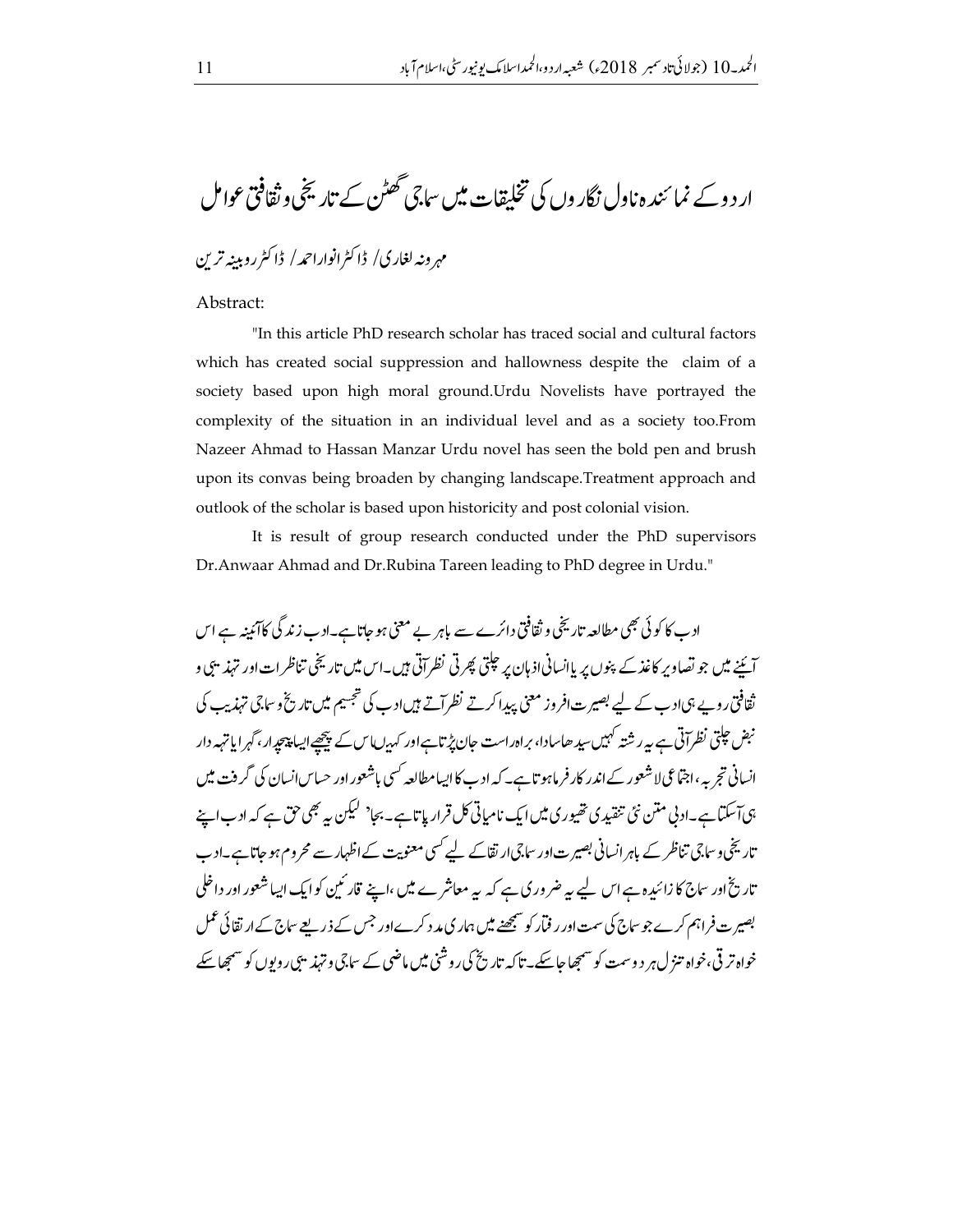۔ماضی کی روشنی میں حال کواور حال کی روشنی میں مستقبل کا فہم حاصل ہو سکے۔ تمام اد بی اصناف میں ناول کی صنف اسی تاریخی و ثقافتی شعور کی آئمینہ دار ہے کہ جہاں حیات اور بشر سے جڑے تمام رشتہ ہائے کار کااجمالی مطالعہ کیا جاسکتا ہے ناول ہی زند گی کی روش کتاب ہے۔ڈی اپنچ لارنس نے اپنے ایک مقالے ''اخلاق اور ناول' کا پہلا جملہ یہی لکھا کہ ''فن کافر ئضیہ یہ ہے کہ انسان اور اس کے گرد و پیش پائی جانے والی کائنات کے ما بین جو ر بطموجو دے،اس کاایک زندہ لمحے میں انکشاف کرے۔ چو نکہ نوع انسانی قدیم روابط کے رنج و محن میں ہر لخطہ حد وجہد کرتی رہتی ہے اس لیے فن ہمیشہ وقت کے ادوار سے آگے ہوتا ہے<sup>دد0</sup>ا کیسویں صدی میں بر صغیر بالخصوص پاکستان بی<sup>ں ج</sup>و ماحول یہال کے پاسپوں کو میسر آبا۔ وہا نفراد کی اور اجتماعی سطح پر جامد ،خشک، بے کیف اور تخلیق اور فن سے وابستہ جمالیاتی ذ وق سے کورا ہے۔بحیثیت حیوان جن جبلی خوشیوں اور حذیات پر انسان کا فطر کی حق ہو ناجا ہے اسے بھی نظر بند کر دیا گیا ہے۔اجتماعی طور پر ہیہ معاشر ہ حسن اور لذت کی خوشیوں سے محروم ہے۔ بیہ تھُس اور حامد ،معاشر ہ بر باد یااور فنا ک علامتوں سے خود کوسجائے جس خود ساختہ اخلا قیات اور پار سائی کے خبط کو سینے سے لگائے فخر محسوس کرتاہے۔ساج میں طار ی جر ،مر دنی اور گھٹن کواپنی نقذ پر کا لکھا سمجھ کر قبولنے کو تیار کیکن آگے بڑھنے کے ہنر سے نابلد ہے۔ بہر گویا ایک طرح کی ثقافتی پسماند گی ہے جس میں انسان کیاہے کیاہو جکا ہے وہ بے خبر ہے۔دیکھنا یہ کہ اس وقت انسان جس نازک دور سے گزر رہاہے۔آیاہمارااد ب، ہالخصوص ناول کے آئینے میں اقدار کے اس بحران کی دانشورانہ اور تہذیبی و تاریخی سطح پر بصیرت افر وز مطالعات پیش کیے گئے ہیں۔؟ کیاناول نگار وں نے ساج کی سمت کی نشناند ہی کرنے کی سعی کی ہے۔؟ جو نکہ یہ مطالعہ ساج میں موجود گھٹن کے تاریخی وثقافتی مطالعہ سے تعلق رکھتا ہےاس لیےار دوکے چند نمایا ں نادل نگار وں نے ساجی گھٹن کے جن تاریخی و ثقافتی عوامل کی طرف اشار ہ کیاہے اس کاایک مختصر جائزہ پیش کیاجاتا ہے۔ ہلاشیہ ار دود نباکے نمائندہ ناول نگار واپنےاس ثقافتی گھٹن اور ساجی جبر کو جن عوامل کے تحت شاخت کیاان میں مذ ہبی اور غیر سائنسی روپے، پدر سری نظام، مر د کی بالاد ستی اور عورت پر حکمر انی، عور توں پر جبر کی متعد د شکلیں ، جن میں بیٹے کو بٹی پر فوقیت دینا،عورت کوانتخاباور پسند کااختیار نہ دینا،حبس جذبے کے اظہار سے محروم رکھنا،سامر اجی نظام،ماضی پرستی، فنا کا احساس،فنون لطفیہ پر پابندی،نہواروں کا نیہ ہونا،طاقت کی تھکرانی ،طبقاتی استحصال،ر نگ، نسل،زیان کی بناء بر تعصب اور دوسر وں کو حقیر مسمجھنا،اپنی تاریخ سے غفلت کی حد تک بڑھی ہو ئی لاتعلقي جيسے عوامل شامل ہيں۔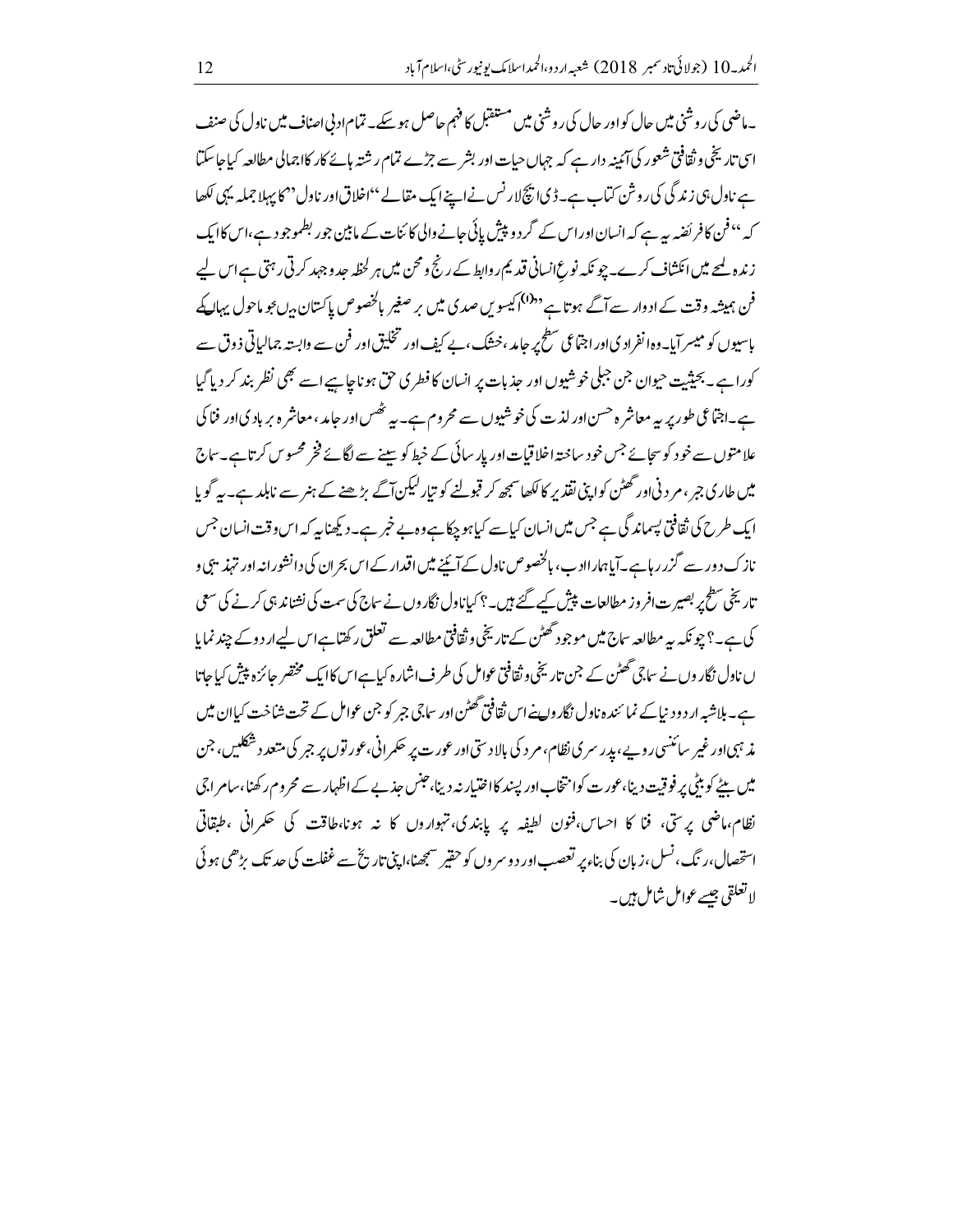جدید اردو ناول آج سے ایک سوانجاس سال قبل ڈپٹی نذیر احمہ کے پہلے معروف ترین ناول "مراۃ العروس" سے عصر حاضر کے ساتھ مطابقت پیدا کرنے کے لیے جو جست لگائی تھی اس میں پہلی بار مسلم اشر افیہ کی تدنی، ساجی زندگی کی تصویریں نظر آتی ہیں۔لیکن عور توں کی کر دار سازی کے جس پراجیکٹ کولیکر ڈپٹی نذیراحمدآگے بڑھے وہ حلد ہی اس عہد کے ساتی مذہبی جمر کانقیب بن حاتاہے جب وہ'' تو بتہ النصوح'' لکھتے ہرں اور کلیم کے کر دار کو عبر ت کی تمثیل بناکر اس کی لا ئبر پر کی کو حلاتے د کھاتے ہیں۔اور یہاں سے ار د و ناول نے جس تاریخی و تہذیبی شعور کاسفر اختیار کیاوہ سر شار،شر ر،مر زاہادی رسواسے ہوتاہوا پر یم چند کے گؤدان اور میدان عمل تک جہاں پہنچیّا ہے۔ یر یم چند نے غلامی میں پسے ہوئے مظلوم ہندوستانیوں کو پپش کیاہے۔ یہ گوپاکہ غلامی کے رذیل ترین در جے پر فائز ہوئے کر دار تھے کہ جہاں ایک طرف نوآباد پاتی نظام مسلط ہے۔ پھراس نظام کے سہولت کاران کے ہی ہم وطن بیںاور پھراس پر مشتراد وہ تیسر اطبقہ جو بنیوں کے نام سے جبر کی علامت بناہند وسانی کسان پر مسلط ہے۔

عزیزاحمہ نے پہلی بار ہو س میں مسلم معاشرے کی اخلا قیات سے جڑی تہذیبی اقدار کو موضوع بنایاجہاں شاد ی، بیاہ،م د وزن کاملاپ جیسے ممنوعہ موضوع کو چھیڑ ا۔ جبکہ م م اور خون میں جنسی گھٹن کی قیاحتوں سے صرف نظر کیا۔ایبامعاشر ہ جہاں جنس شجر ممنوعہ ہے وہاں طبقاتی سطح پر مر د کی جنسی ہو س کا نشانہ بننے والی عذر ااور زبیب کا طر زِعمل بھی ان کے طبقاتی جر اور تھٹن کی شدت کا عکاس بھی ہے۔

عزیزاحمہ کے بعد اگر ساجی جبر کے تاریخی و ثقافتی عوامل کی طرف کسی نے دھیان دیاتواس میں قرۃالعین حیدر، شوکت صدیقی،عبداللہ حسین،مستنصر حسین تار ڑاور حسن منظر کو بطورِ خاص شامل کیاجاسکتاہے۔ جنہوں نے ایک مخصوص ساجی و معاشر تی صور ت حال میں ساج کے اندر موجود حبس، جبر اور گھٹن کی فضا،اس کے عوامل کی نشاند ہی کی۔اس سلسلے میں قرۃالعین حیدر کاناولوں میں بطور خاص' آخر شب کے ہمسفر'' کانام لیاجاسکتاہے۔ناول کا موضوع اس خطہ کی تاریخی تہذیبی فضامیں جیپا کہ قرۃ اکعین حیدر نے خود کہا ا یک کرداری بحران<sup>(۲)</sup>(Disillusioned) کی کیفیت ہے جس نے تقسیم اور طبقاتی ساست کے بطن سے جنم لیاہے۔ایک قوم کیو نکر د وحصوں میں بٹی۔ پہ ناول اس خطہ کے مزاج ونفسیات کواس کے تاریخی،ا قتصاد کی اور تہذیبی سیاق وساق میں پیش کرتا ہے۔ناول میں قرۃ العین حیدر نے تاریخی تناظر میں تین نسلوں کو در پیش سایپ،ساجی،اقتصادیاور تہذیبی گھٹن کاسامناکرتے د کھایاہے ملک کی تقسیم کے بعد تہذیب فنایذ پر ہوتی ہے۔کر دارا پنی جڑوں سے کٹ کر ڈھاکہ اور کلکتہ سےلندن،ماسکو،نیویارک،ٹری نیڈاڈ جا پینچتے ہیںاور جہاں کے ہیں وہاں کی سر زمین ان کے لیے اجنبی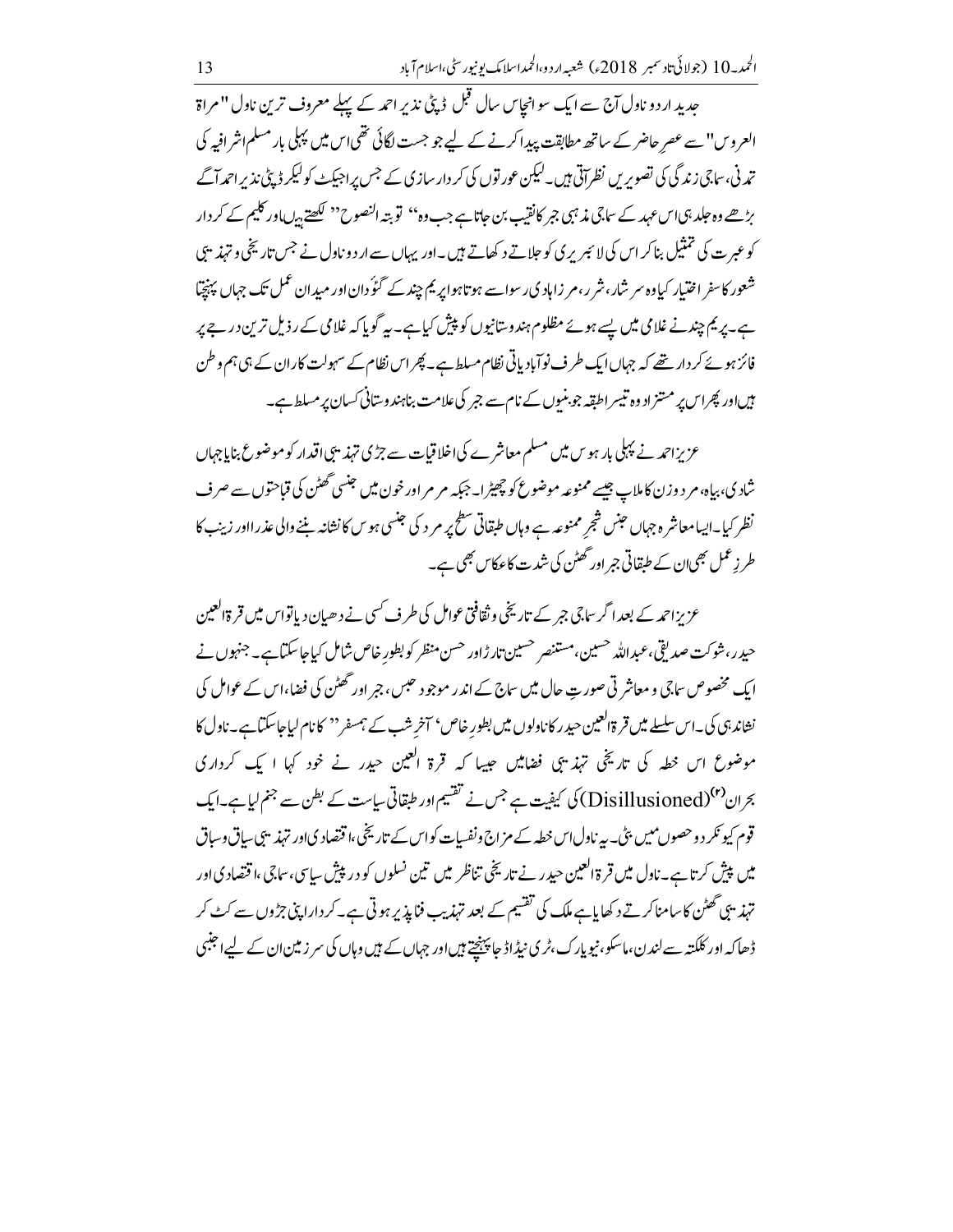ہو جاتی ہےاور یوں بیہ تمام کر دار ماضی سے حال،جوانی سے بڑھاپےاور زند گی سے موت تک کا سفر کرتے ہیں۔ ہر نسل کے سامنے سوال اور ہیں ،مسائل اور ہیں '' وہ قومیں اور نسلیں ختم ہو چکیں جن وجو ہات پر اور جن مقاصد کے لیے وہ لڑائیاں لڑی گئیں۔وہ فراموش کر دیے گئے۔پرانے فیصلوں پر نظر ثانی کرنے کی مہلت د نیاکو ٹہیں۔ ''<sup>(۳)</sup> "ریجان نے کہا تھا۔دیبالی۔ہندوستان کے نوؓے فیصد انسان مفلس ہیں اور اہل ثروت مفلسی کی

تلی<br>تلخی، کم مائیگی، کمتر یااور بے عرٌّ تی کے احساسا تکو سمجھ ہی نہیں سکتے۔ زندہ رہنے کی جد وجہد ، کلچر ،اور اخلاق اور مذہب اور فلیفے پر پانی پھیر دیتی ہے،انسان کو حجھوٹااور گھٹیااور کر دار سے عار کی بنادیتی ہے۔ ہم ہند وسانی اسی لیے حجھوٹے اور کمپنے اور کر دار سے عار کی اور بے ایمان میں۔ماضی سنہر اتھا، کیونکہ آبادی کم اور گیہوں اور حاول وافر تھا۔لیکن کولو نیل نظام اور بڑھتی ہو ئی آبادی نے ملک کا کچو مر نکال دیا۔ہند وسان والوں کو حجھوٹااور بےایمان بنادیا۔ہر کولو نیل ملک کے باشندے لا محالہ گھٹیااور کر دار سے عار کی ہو جاتے ہیں۔غلامانہ ذہنیت بے معنی اصطلاح نہیں ہے۔"

[ آخر شب کے ہمسفر ص ۱۳۱]

۱۹۳۹ء کے بنگال کی سایپی فضا کو ناول میں بھر یور طور پر بیان کیا گیا ہے۔لیکن ۱۹۴۷ کے بعد کے آنے والے اہم تاریخی موڑے قر ۃالعین حیدر بڑی سرعت سے گزر گئیں۔حالا نکہ اگروہ ناول میں تفسیم ہند کے بعد کے واقعات اوراس د ور کی تہذیبی وسایپی زند گی میں آنے والے بدلاؤ کواپنے نقطہ نظر سے دیکھتیں تو ''ار جمند منز ل'' کی تباہی و بر بادیاور بالخصوص نواب قمرالزماں کی ٹریجڈ ی متحدہ ہندوستان کے انقلابی اور مشر قی پاکستان کے منسٹر ریحان الدین احمد کی قلب ماہیت[سیاسی جوڑ، توڑ ] کو بہتر طور پر سمجھاجاسکتاتھا۔ بہر حال بنگلہ دیش بن جانے کے بعد ناصرہ خجم انسحر کا حیران کن باغی کر دار بھی قر ۃاکعین حیدر کے قلم کی تخلیق ہےاور جو ساج میں موجود تمام منافقانہ رویوں کے ر د عمل کے طور پر سامنے آتاہے۔

''پہلے <sub>ہی</sub>ر بھو کی پیڑھی کے ہمدرد شاعر تھے۔اب پہیٹ بھر کی پیڑھی کے لیڈر بننے والے <del>ہ</del>یں۔ناصرہ نے کہا۔۔۔معاف کیچیے گا دیپالی دیہم لوگ ایک بہت بڑے آگ اور طوفان سے ہو کر گزرے ہیں جس کے مقابلے میں آپ لوگوں کی بر طانیہ کے خلاف جد وجہد اور تقسیم ہند کی خونریز کیا ایک پکنک تقى"[ص2|سم]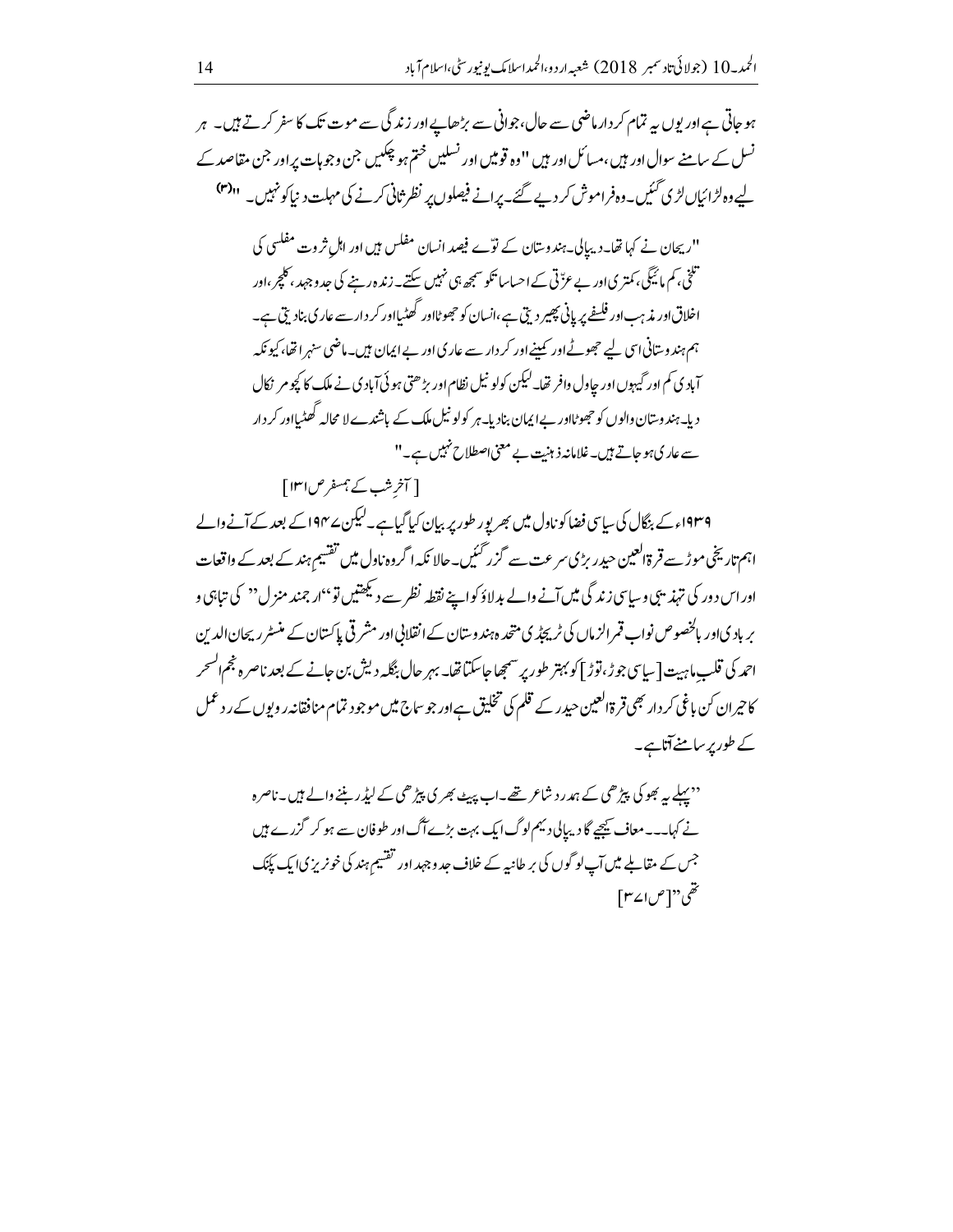''ہز اروں لوگ مارے گئے۔ میں نے مرگ انبوہ دیکھا۔ میں نے ملاکے مذہب کارول دیکھامیں نے .<br>بنگالی پنجانی کی نفرت اور بنگالی بہار <sup>کل</sup>ی نفرت کا سامنا کیا۔ساسی لیڈر کارول دیکھا۔فریان احمہ! جس وقت ہم یہاں مشین گنوں کاسامناکررہے تھے تم اپنے باپ کے پیسوں کیبیدولت لندن میں مصروف عيش تھے''[ص٢٧٢]

اس کر دار سے قر ۃالعین حیدر نے ساج میں موجو د ساسی مفادات رکھنے والے طبقات کوآئمینہ د کھانے کا کام کیا ہے اور اس آزرد گی کااظہار کیا جو تاریخ کے ان پنوں میں ایک طرف مشترک کلچر کے خاتم سے عبارت ہے تو د وسری طرف دہآئینہ ہے جس کے عکس میں اس خطہ کے لوگوں کواپنے کر دار و تہذیبی بالبد گی کے متعلق ایک اور رائے قائم کرنی پڑی تقسیم کے بعد جس نادل نگار نے لکھنو سے تعلق کے باوجود یانچویں قومیت کے شہر کراچی میں قدم رکھااور خود کواس کی مٹی میں ضم کرنے کی کوشش کی وہ شوکت صدیقی تھے۔انکاناول خدا کی بستی کراچی میں ایک نئے ابھرتے ہوئے معاشرے کے اندر مادیت پر ستی،دولت کی حرص وہویں،سیاسی جوڑ توڑ مین نئی نسل کو پنتے ہوئے پیش کرتاہے۔لیکنان) کا تین حلدوں پر مشتمل نادل'' جانگلوس'' خاص کر پنجاب کے اس معاشرے کو پیش کرتا ہے۔ جہاں طبقاتی تقسیم ہے۔ جہاں ذات پات کا نظام بہت رائخ ہے۔جہاں عد م مساوات ہے۔ جہاں بنیادی طور یر جنگل کا قانون رائج ہےاوراس قانون کورانج کرنے والے خوداس معاشرے میں مہذب اور متین کہلاتے ہیںاور جو جانگلی ہیں وہ دراصل استحصال ز د ہ طقہ ہے بھی اور تاریخ کی اک خاص حرکت باجمر کے تحت پستیوں اور محر ومیوں میں د حکیلے گئے لوگ ہیں۔شوکت صدیقی نے فو<sup>کس</sup> کیا کہ یہ جانگلی کون ہیںاور ساج میں یہ جو سر دار ،وڈیرے ،جاگیر دار بیں یہ کہاں سےآئے۔ یہ کیوں اس ملک کی جڑوں میں بیٹھے ہیں۔ یہ کیسے وجود میںآئے۔ یہ کو نسے مفاد ت کے امین ہیں ۔ بیہ کیو نکر نسل در نسل اپنی اجارہ دار کی قائم رکھ پاتے ہیں ۔ان کے سایپی ،ساجی اور شعور کی ہتھکنڈ وں کو شوکت صدیقی نے ناول میں بے نقاب کیا ہے۔ ناول میں شو کت صدیقی نےا ینٹی ہیر و کی بھنیک استعال کی اور اپنے صحافت کے تجربہ سے فائد داٹھایا۔ایک ایسے وقت میں جب نیاملک بن تو گیا تھااور غیر ملکی آقا بظاہر چلے گئے تھے کیکن جاتے حاتے بھی نوآبادیاتیآ قاؤں نے اپنی ذہنیت کو مککیآ قاؤں کے اندرانجیکٹ کر دیاتھاا<sup>تکی س</sup>وچ پر حاگیر داری کی چھاپ تھی پہ ناول پاکستان کے دیہی ساج کے پس منظر میں ناانصافی،استحصال،غربت ظلم اور جمر حبیبی منفی اقدار کواجا گر کرتا ہے۔شوکت صدیقی ایک ایسے معاشرے کو دیکھ رہے تھے جو نوآبادیاتی نظام کے بعد بھی اس نظام کے ثمرات کے <u>بوجھ تلے دیاہواتھا۔ تقسیم اور کالونیل عہدے نجات پانے کے بعد جو تصورات تھے کہ پاکستان میں جاگیر داری نظام کا </u> خاتمہ ہو گالوٹ کھسوٹ نہیں ہو گی،آزاد کیااظہار پر پابند کی نہیں ہو گی،عدم مساوات،طبقاتی اونچ نیچ سے واسطہ نہیں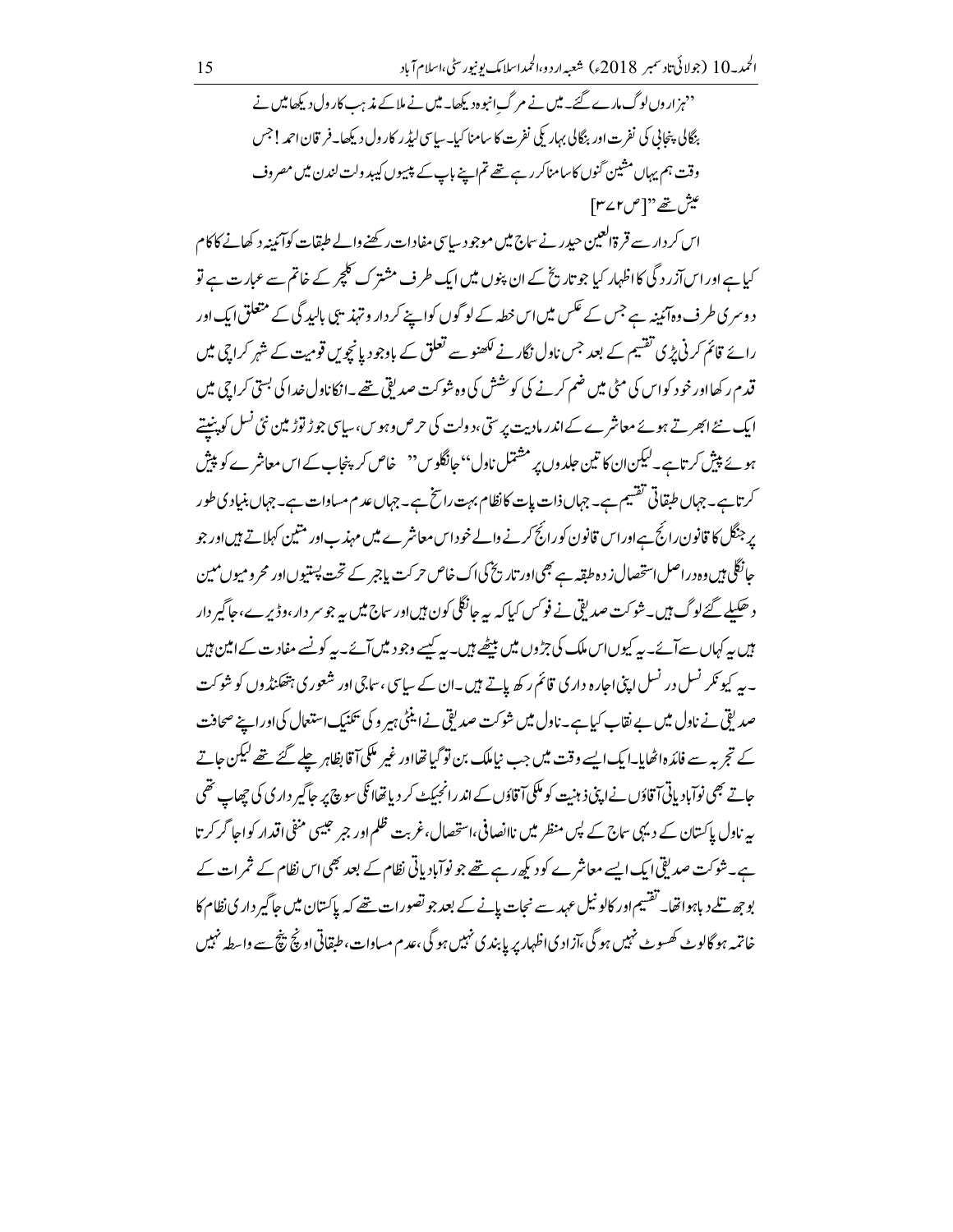ہو گا نوآزاد کی کے بعد کے حالات ایک اور ہی داستان سنار ہے تھے۔نوآباد پاتی عہد سے گزر نے کے بعد بجائے تر قی کے تنزل کی طرف جارہے تھے۔قید و بند کی صعوبتیں ،بےروز گار ی،معاشی،معاشر تی، جنسی استحصال کا بازار گرم تھا ۔شوکت صدیقی کے لیےآدر شوں کا یہ بکھراؤا ٹکی تحریر میں حقیقت نگار پی کے وصف کولیکر آیا۔''نوآبادیاتی نظام کے خلاف ہمار کی حد وجہد نوآباد پاتی حکمر انوں کے حلے جانے کے بعد جاری رہی۔ہم نے اپنے ذہن برں پاکستان کے بارے میں جو تصورات قائم کیے تھے وہ ہیے تھے کہ پاکستان میں جاگیر داری نہیں ہو گی ،لوٹ کھسوٹ نہیں ہو گی،آزاد پاظہار پر پابند ی نہیں ہو گی۔ یہاں حالات کو دیکھاتو معلوم ہوا کہ تبدیلی کہیں نہیں آئی۔ قید وبند کی زند گی ویہی ہے۔ جس معاشر ے کی تعمیر کے لیے عد وجہد کی گئی تھی۔اور جس معاشر ے کے لیے جبلیں کا ٹی تھیں مشکلات بر داشت کی تھیں ظلم و ستم سبے تھے۔وہ معاشر تی تشکیل سندیں پاسکا۔جس منزل کے لیے کاروان چلا تھاوہ منزل نہیں آئی، <sup>(۴)</sup>

''احسان شاہ نے توجیتنا ہی جیتنا تھا۔احسان شاہ کے پر کھے بھی تی<sub>ں سے پ</sub>ر کھوں سے جنتے تھے، جنہوں نے جنہوں نے اپنی د حرتی کوانگریزوں کی غلامی سے بجانے کے لیے جنگ لڑی تھی،بغاوت کی ۔<br>تھی۔ دہ پاہنی وال تھے ،ہار گئے توان سے زمین، مویثی، عزت آپر وسب کچھ چھپن لیا گیا۔انہیں تیاہ و یر یاد کرکے حانگلی بناد پاگیا۔احسان علی شاہ کے پر کھوں نے انگریز وں کے کار ن غدار کی کی،آزاد پکاسود ا کیا،ان کے ساتھ مل کر باہنی دال، باغیوں اور ور ود ھیوں کو کچل دیا۔انگریز وں نے خوش ہو کرانہیں عزت د ی،شان د ی،سیداور شاه کهااور سپداور شاه جی بنا بھی دیا<sup>د</sup>ایسی باتیں کیوں کرتی ہےاللہ وسایانے ب<u>ھے ہوئے کہجے میں کہا۔'میں نے حجوبے تو</u>نہیں کہا'جیلہ اسی تلخی سے بولی'میں نے تاریخ کی *کیابو*ں میں جویڑ ھاہے وہ بتار ہی ہوں 'اس نے نفرت سے منبہ لگاڑا۔' سر ڈیزل ایبٹ س بہت وڈاا ٹکر پزافسر ہوتاتھا۔انہوں نے پنجاب کی' کوموں' اور جات برادریوں کے بارے میںایک کماب لکھی ہےاس کانام ہے پنجاب کاسٹس۔ایبٹ سن نے اس میں لکھاہے ،ے۱۸۵۷ءکے غدر بیرب ہائنی وال ور ود ھیوں نےا ٹکریز فوجوں کو بہت ننگ کیا۔وہ لٹیرےاور حانگل تھے سو باہنی وال آج تک حانگلی کہلاتے ہیں۔تو خود سوچ ،انگریز کی مونچھ کا پال خاندانی جگیر دارسیداحسان علی شاہ،ایک باہنی وال حالگگیااور معمولی مزارعے اللہ وسایا کو کیسے زمیں دار دیکھ سکتا ہے تب ہی تواس نے اللہ وسایا سے زمیں دار ی چھین لی -اس کیږیگ کاطر داوراونجاہو گیا۔ <sup>۵)(۵)</sup>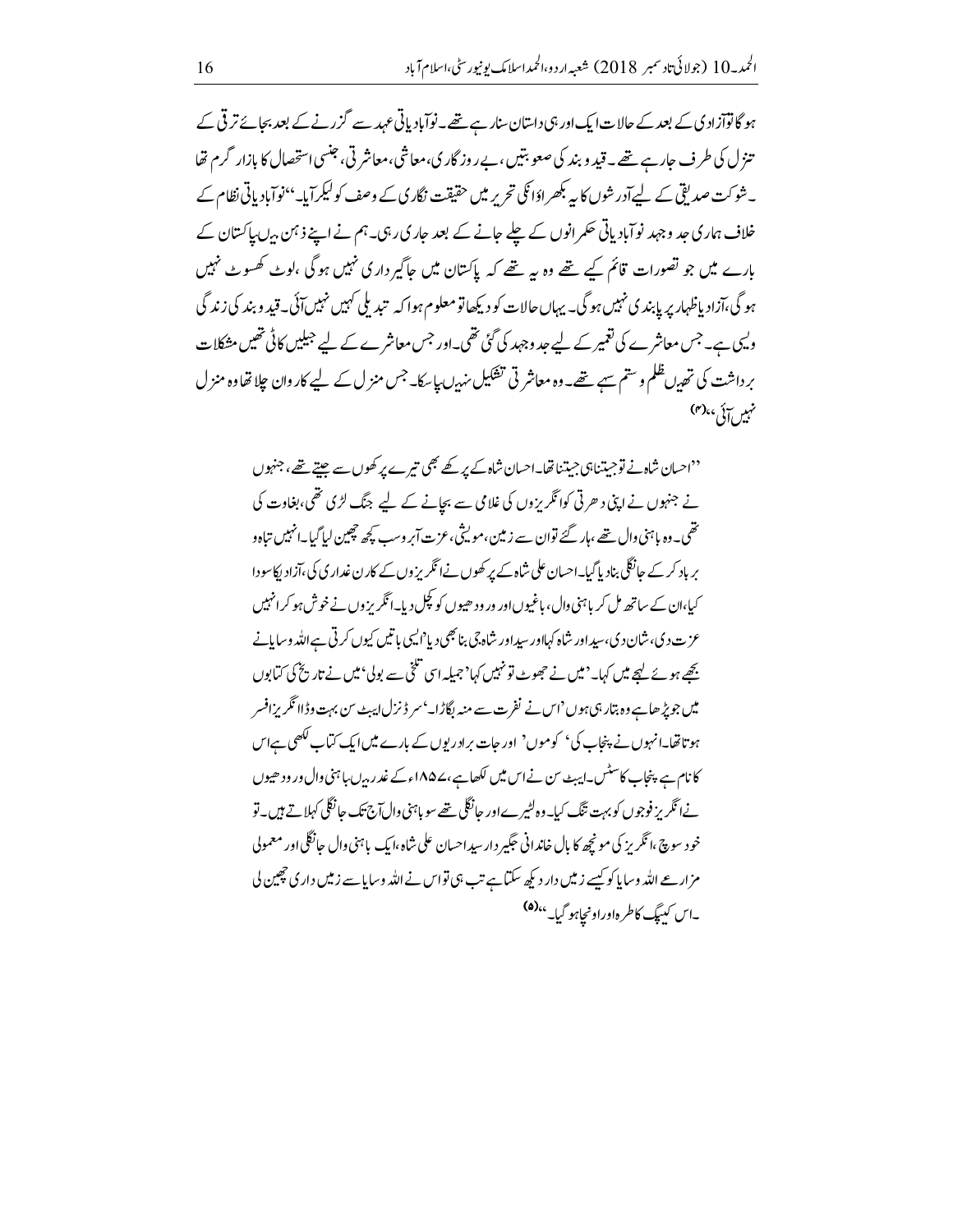توو گو پاساج میں وہ لوگ جو حانگلی کہلائےوہ دراصل اس د حرتی کے وہ فریڈ م فائیٹر پا باغی تھے جنہیں اپنوں کی غدار یااورا ٹکریزوں کی نفرت نے ایک تاریک، پسماندہ دینامیں دھکیل دیا۔ جہاںان پر معاشی،معاشر تی تر قی کے دروازے بند کر دئے گئے۔انہیں صحر ادَں میں دھکیل دیا گیاانہیں سولائزڈ د نیا کی طرف نہیں آنے دیا گیا۔انہیں عبر ت کی مثال بناد پا گیاا نگریز دں کی طرف سے رائے بہادر وں ،خان بہادر وں اور سر جیسے اعزازات سے نوازے جانے والے یہ افراد تاریخ میں تضادات کے ساتھ زندہ ہیں ۔اس ملک میں تقسیم کے بعد جعلی کلیموں اور جاگیر دار ی،افسر شاہی نظام میں ایک عام آد می کے ساتھ ہونے والے ج<sub>بر</sub> ،ظلم اور استحصال کی داستان کو تقریباد وہزار صفحات میں بیان کیا گیاہے۔

عبداللہ حسین کے بہاں اس ساح میں جر اور ثقافی گھٹن کی علامت ایک طر ف مذہبی طقہ کی اجارہ دار کی ہے تود وسر ی طر ف ریاست اورآم پت کے ہتھکنڈے ہیں جو فر د کی آزاد ی کوسلپ کر رہے ہیں۔رائج مذ ہی پر ٹیٹس اور کٹھ ملاّ نظریات نےانہیں مذہبی انسان نہیں بننے دیانہ ہی مذہب کے ادارے پر وہ زیادہ اعتماد کر سکے۔

'' میں نے پہلے ذکر کیا کہ میں اپنی فکر اور اپنے رد عمل کے لحاظ سے ایک نار مل شخص نہیں تھا۔ جب میں ۱۷ یا ۱۸ یاشائد ۲۰سال کا تھاتو میں مکمل طور پر دین سے عار کی ہو گیا تھا۔مجھے اس وقت سے لگیاہے کہ عرش پر تخت سجاکر بیٹھے خدا کا تصور،فرشتے،انبیا۔ بہ سب قصے کہانیاں ہیں ۔ بہر حال میں آن ریکارڈ مزید کچھ نہیں کہوں گا۔ بہ بہت خطرناک ہے۔لیکن اس کے بارے میں کبھی لکھ سکتاہوں۔اس کے بعد میں نے کسی بھی مذہب کے بغیر زند گی گزار ی ہے۔ خالد سہیل: میں آپ سے ذاتی نقطہ نظر کے حوالے سے نہیں پوچھ رہاتھا۔ میں اس کر دار کے حوالے سے آپ کے تاثرات جاننا جاہتا ہوں بجو مذہب کا ادارہ ساجی کنڑول کے حوالے سے ایک کمیو نٹی اور معاشرے میں ادا کرتا ہے۔عبداللہ حسین: یہ بہت نقصان دہ ہے یہ صرف متھ ہے کہ مذہب متحد کرتا ہے۔آغاز میں یہ تہذیب کی قوت ضر ور تھا۔ گر اپنے اصل میں مذہبشقسیم کرنے والی قوت ہے۔مذہب تقسیم، تقسیم در تقسیم ، تقسیم در تقسیم کرتا جِلا حاتاہے کیو نکہ مذہب میں حقانیت کاایک مظہر موجود ہوتاہےاور یہ حقانیت پھر ذاتی حقانیت میں بدل حاتی ہےاور بالآخر پہ تقسیم کرنے والی قوت بن جاتی ہے۔اگرآپ صور تحال کا فلسفیانہ طور پر جائزہ ہیں۔توآپ اسی منطقی نتیجہ پر پہنچتے  $(1), \frac{1}{\sqrt{2}}$ 

عبداللہ حسین نے اپنی نگار شات میں اپنی ہم عصر زند گی کو موضوع بنایا۔ان کی ہر ایک سطر سے انکے تاریخی شعور کااظہار ہو تاہےان کالاز وال ناول '' اداس نسلیں ''اس د ور کے سیاسی اور ساجی حالات کاایک جامع خاکہ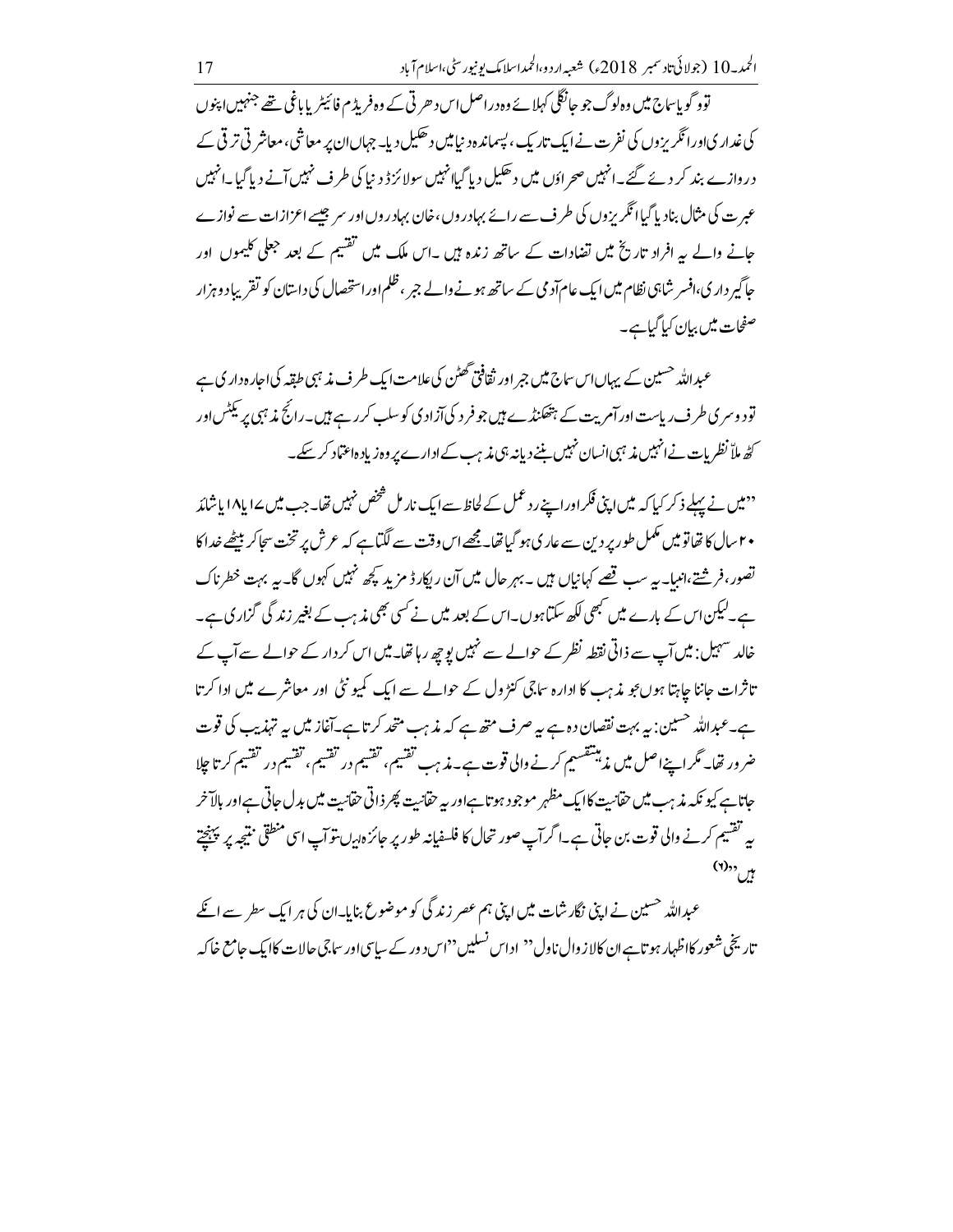ہے جب دوسر ی جنگ عظیم کے زمانے میں،اور خو دیر صغیر بہ ∪انقلابی قوتوںاور نوآباد پاتی ساج کے تحت جو زند گی کی بے وقعتی کی مثالیں انسانیت نےاپنی بوڑھی فنکست خور دہ نظر وں کے تحت دیکھی تھیں اس کے جواب میں ایک عام انسان نے وجود ی سطح پرخود کوشاخت کرنےاور وجود کاجواز ڈھونڈ نے کے لیے خود کو ملکان کیا، کبھی فلسفہ میں اس نے یے شاتی، بے کیفی،اداسی،اند حیر ے،حیات کے مقاصد کو کھوچنے کی سعی کی تو کبھی اس کے لیےادے،آر بے ،سائنس اور سب سے بڑھ کر مذہب سے رجوع کیا پھر علم کی ان سب شاخوں سے زند گی کو بہتر کرنے کے لیے کسی فار مولہ <sup>کس</sup>ی لائچہ عمل پاکسی نظر بے کی ایسی کھتونی بنانے کی سعی کی تاکہ انسان جنگوں ،اقتدار اور وقت کے حرص،ہو س کے ان دائر دں سے نکل سکے اس کاانسانیت پر اعتماد بحال ہو ،اقدار پریقین پھر سے پنپ سکے،رہتے ہوئے ناسور پھر سے مند مل کیے جاسکنے کی امید پیداہو۔ توعیداللہ حسین کے کر دار بھی مذہب،فلیفہ ،سائنس ،تاریخ کے جواز ،نقاءاور عدم بقاءاور اجتماعی وانفرادی ضمیر کی بیداری کے مباحث کو ضر ور چھیڑتے ہیں کہ اس دور کے انسان کے اندر خالی ہونے کااحساس،لا حاصلی،در د، کلیت اور بے حسی کی کیفیات نے جگہ بنالی تھی۔

''میں بھی اسی طرح سوچتا ہوں ۔اسی طرح ایک وقت تھاجب میر ا خیال تھا کہ مصیبتیں برے آد میوں کی وجہ سے نازل ہو تیہمیں اورایک سادہ سے اصول کے مطابق گیہوں کے ساتھ گھن بھی پس حاتاہے۔ مگر اصول؟اصول کیاچز ہیں؟ مجھے پتاجلا کہ وہ عقلمندی کی باتیں جو میں نے لڑ کپین اور جوانی میں سیکھیں ،وہ سارے زریں اقوال … بچھ بھی نہیں ہیں ۔اگر ہم یں بین جے عجے اصولوں کے مطابق ہی زند گی بسر کرنا ہے تو پھر خدانیؒ میں کہاںآتا ہے ؟…میں یوچیتا ہوں انصاف کہاں گیا؟انصاف،جوہم نے صدیوں کے الٹ پھیر سے سیکھاہے۔جنگوںاور و پائوںاور قحطوںاور زلز وں اور د وسری آسانی بلاؤں کے بعد سیکھاہے۔کیاآپ اس سے کوئی خاص اصول وضع کر سکتے ہیں؟کوئی ضابطہ؟ کوئی '' پیٹرن'' یا گزشتہ زمانوں سے حاصلکئے ہوئے تمام انسانی علم ، تمام انسانی د کھ کا کوئی ' پیٹرن؟' ہیں آج اس بات کاعلم ہے کہ یہ لمبی چوڑی اور انتہائی متضاد اور منتشر آفتیں تھیں جو ہم پر اور ہمارے آباؤاحداد پر نازل ہوئیں۔ہم نے ان سے سوائے زریں اقوال کے کیاجاصل کیاہے سنہر ی اصول... جنگوںاور قحطوںاور و بائوں میں انصاف کہاں تھا؟ ہم کسےانسانوں کی، زند گیوں، پر حکومت کرنے کے لئےاصول وضع کر سکتے ہیں جبکہ انسانوں کے مقدر کے لئے کوئی اصول نہیں ہیں، یہ کیسے ممکن ہے کہ چند بےروح،مر دہ دل، پاسیت پر ست اور بیماریڑے لکھے لو گوں کاایک گروہ دوسرے انسانوں کی زند گیوں کو فیصلہ کرنے بیٹھ جائے جیتک وہ خوداپنے مستقبل اوراپنےانجام کے متعلق بے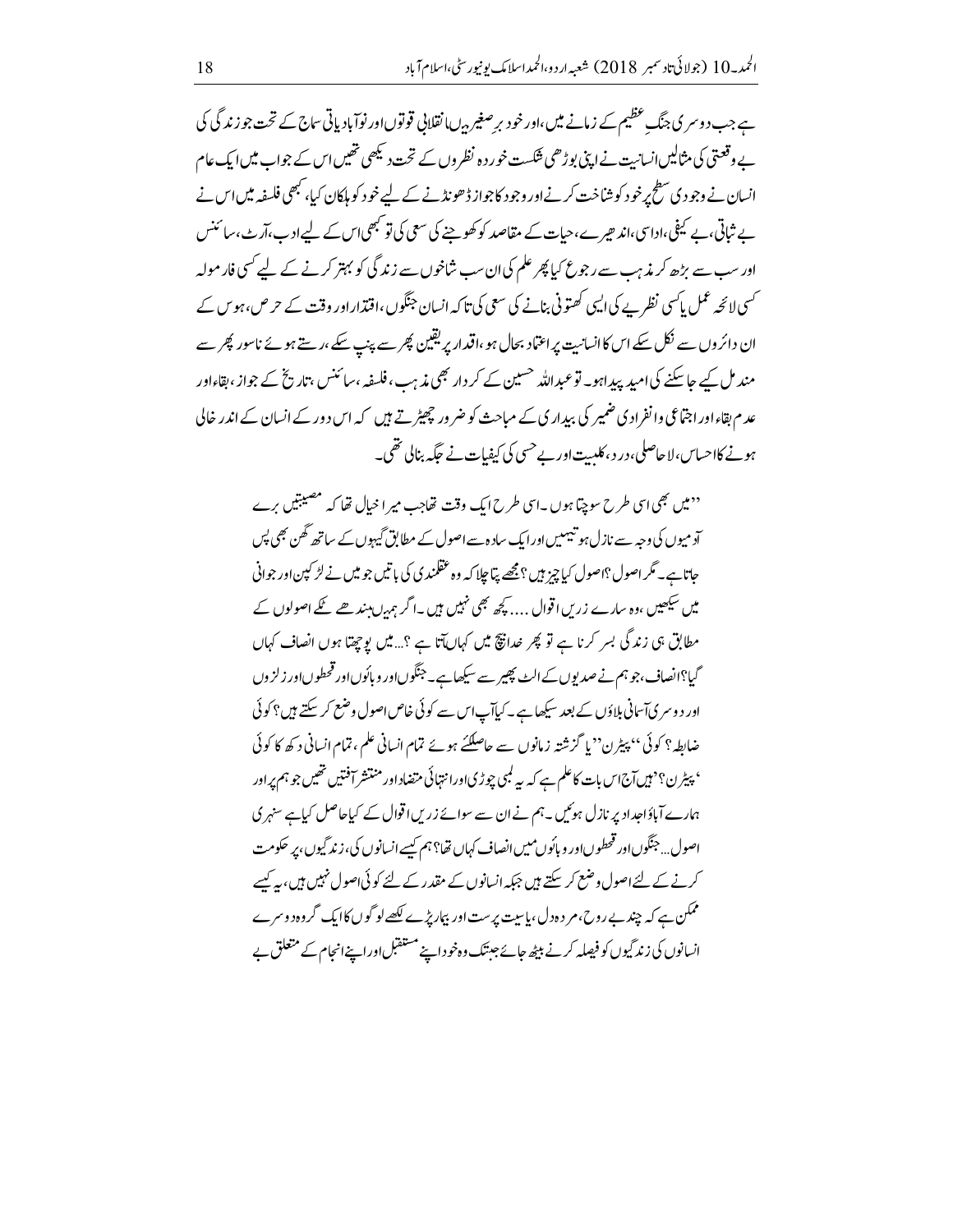خبر اور بے بس ہیں اور ان قوتوں کے متعلق کچھ نہیں جانتے جن کے ہاتھمیں ان کے خاتمہ ہے۔تم نے ان لو گوں کی بے لبی دیکھی ہے جب وہ جنگ یا قحط کے دوران اپنے قانون جلانے کی کو شش کرتے ہیں۔وہ ایک شخص کو بھی مرنے سے ختم ہونے سے نہیں بجاسکتے مگر اپنی بد نماشان وشوکت کے ساتھ ، جہروں پر مصنوعی سکون طاری کئے ،کاغذوں اور دفتر وں کی میز وں کے ساتھ اپنا پیشہ جاری رکھتے ہیں جب وہ معصوم انسانوں کو موت سے نہیں بجا سکتے تواپنے قلم کاغذاور دفتر کے فرنیچ<sub>پر</sub> کو ب<u>جا</u>نے کی جان توڑ کو شش کرنے لگتے ہیں تم سمجھتے ہو کہ وہ نالا گ<sup>ق</sup>ہیں؟ نہیں۔اس سار وقت میں انہیں مستقل اپنے کام کی بےاثراور نفرت انگیز نوعیت کاعلم رہتا۔وہ نالا ئق نہیں ہیں،نااہل ہیں۔صاف صا ف نااہل۔ ،،(۷)

"حانتے ہو ہم نے خدا کو کیوں ایجاد کیاہے؟اپنےآرام کی خاطر ۔ کیونکہ ہم سو چنا نہیں جاہتے ،اور سحائی کی تلاشمیں سوچنا دنیا کا مشکل ترین کام ہے،..دنیا کے تمام مذاہب محت کا پر جار کرتے ہیں۔ہنیہ !پرہوتا کیاہے۔جو نہی آپ ایک مذہب کواپنا لیتے ہیں آپ کے دل میں نفر ت کا تعصب کا نتج بو پاجاتاہے۔دوسرے مذہب کے خلاف،دوسرے تمام مذاہب کے خلاف،ان تمام ان گنت فرقوں کے خلاف جن میں آپ شامل نہیں ہیں۔محبت کے تمامیر جار کے باوجو داس وقت خود بخود ہماری عقل سلب ہو جاتی ہے اور ہم د نیا کے سب سے مطمئن انسان بن حاتے ہیں۔ تمہ برن بیتا ہے زندگی کا سب سے تسکین بخش جذبہ کون ساہے؟ …ذ ہمن انسانی کے سب سے بڑے کرب آلود سوال کا جوابہم اپنے بڑے بوڑ ھوں سے حاصل کر لیتے ہیں۔ کیوں ؟ محض اس لئے کہ وہ ہم سب سے زیاد ہ عمر رسید ہ ہیں ؟ ہاں،محضاس لیے!محض،اس لئے!!ہم بڑے بوڑ ھوں کواپنار ہنما بنا لیتے ہیںادران کے نقش قدم پر چلتے ہیں، محض اس لئے کہوہ بڑے بوڑھے ہیں پااس لئے کہ وہ ہمیں عقل کے استعمال سے نجات دلاتے ہیں۔۔ ہما(۸)

مصنف کے دعویٰ کے برعکس ناول میں کسی ایک کر دار کی رومانویت کی بجائے کئی ٹکڑے جو ڑے گئے ہیں جن کا تعلق اس وقت کے تمام نظام ہائے حیات سے تھا۔ یعنی ناول <sub>ہی</sub>ں کمئی ٹر یک <del>ہ</del>یں جس سے عبداللہ <sup>حس</sup>ین کے ساسی، تاریخی اور ساجی شعور کی عکاسی ہوتی ہے۔ دراصل بہ ناول صحیح معنوں میں ایک عہد کی تاریخی، معاشر تی، معاشی، ساجیاور ساسی تشکیلات اور بیک وقت بگھر اؤ کاامین ہے ناول کے اندر تاریخی وہ تہذیبی عنصر کے حوالے سے بات کرتے ہوئےاسلوب احمدانصار کی لکھتے ہیں :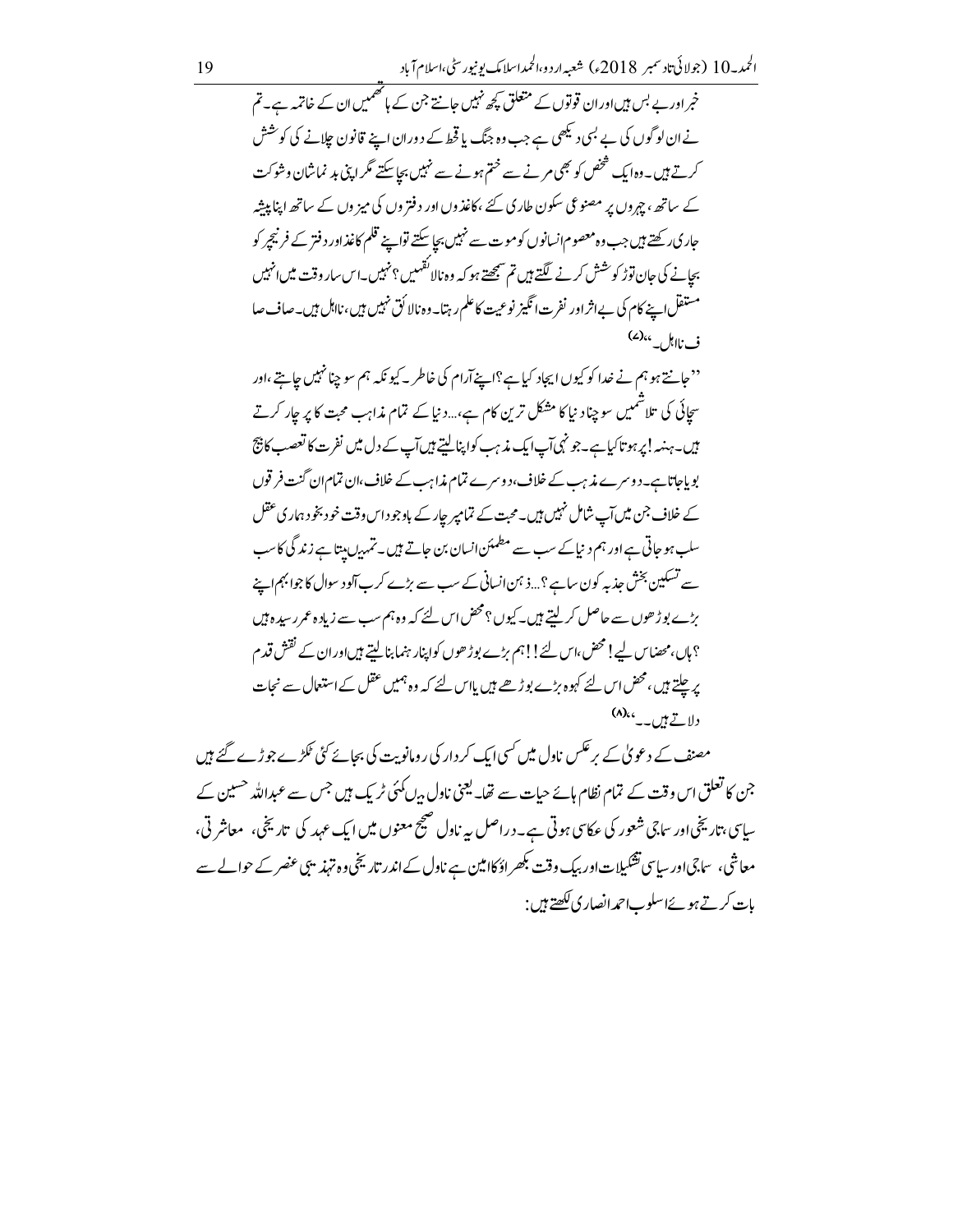<sup>د د</sup>عبداللہ <sup>حس</sup>ین کے ناول'اداس نسلیں <sup>م</sup>کاموضوعؐا <sub>یک</sub> فرد نہیں بلکہ ہم عصر زند گی کے مخلف اد وار اور ان میں سے گزرتے ہوئے عمل اور صعوبت کے گرداب میں محصور ،کم از کم تین نسلوں کے نما ئندے ہیں ناول کاتانا باناانہی کے تجربات کے گرد بنایاگیاہے۔ یہ عمل جس زمانے یاد وران کو محیط ہے،وہ پہلی جنگ عظیم سے کچھ پہلے شر وع ہو تاہے اور تقسیم ہند کی پرآشو باور ہنگامہ خیز مدت تک پھیلاہواہےایک معنی میں یہ ہندوستان میں پسنے والی کئی نسلوں پاتار پخ کے بدلتے ہوئےاد وار کام قع ہےاوراس میں اس ذہن کی عکاسی ملتی ہے جو معاشر ت، تہذیب اور ساست کے لپں منظر میں اپنے ردِ عملکوآشکار بھی کرتاہےاوران سےاثر پذیر بھی ہوتاہے '' (۹)

' 'ایک *کس*ان کھلیان میں سے اٹھ کر باہر نکل آیا۔اس کے پیچھے پیچھے سارے کسان نکل کر در وازے پر جمع ہو گئے۔ تعییمکھایان میں اکیلار ہ گیا<sup>،</sup> یہاں کیاکرر ہے ہو۔ کام چور۔''ایک گھڑ سوار نے چلاکر پو چھا۔ وہ سب خاموش کھڑے ایلتے ہوئے غصے سے انہیں دیکھتے رہے ''تمہارے منہ میں زبان نہیں ہے؟ یاتمہارا کوئی عزیز مر گیاہے۔''گھڑ سوار د و بار بیجایا پھر کوئی جواب نہ پاکر وہ کود کر گھوڑے سے اترااور جابک ہوامیں لہراکر چلایا-''فصلکاحسابد و۔'''ہمارے یا کلچھنہیں ہے۔''پہلے کسان نے کہا ۔''کیوں نہیں ہے ؟''غصے سے اند ھاہو کر وہ د وبارہ کود کر گھوڑے پر سوار ہوااور جابلکو پور کی طاقت سے ہوامیں یٹجانے لگا۔ گھوڑا پچپلی ٹانگوں پراٹھ کھڑاہوا۔انتہائی نفرت!ورغصے کے زیراثر کسان ایکلمحے کے لئے گنگ رہ گیااور تھکے ہوئے گھوڑے کی طرح سانس لینے لگا۔ پھراس کے گلے سے تیز پھٹی ہو ئی آواز نکلی": کیوں نہیں ہے؟ہیں ؟یہ دیکھو....''اس نے پاس بندھے ہوئے بیل کے پہلو میں حار وںانگلیاںاتار دیں جواسکی ننگی پسلیوں میں غائب ہو گئیں۔ بیل د ہشت ز دہآواز میں ڈ کرایا۔''اور یہ . . . "اس نے اپنے پیٹ پر سے کپڑ ااٹھا ہا۔اور پہ ایک خو فناک نظارہ تھا، جس کاحال وبی لوگ جانتے ہیں جنہوں نے فاقہ زدہ انسانی جسم دیکھے ہیں۔اپنی پسلیوں میں اس کی انگلیاں ایک ایک پور تک اتر ۔<br>سمبیں۔''سئوری<sup>''</sup> وہاسی پھٹی ہو ئی آواز میں چپخا۔''بھاگ جاؤ۔جاؤ…. ہم آگ لگادیں کے پے کھلیانوں کو.....گھر وں کو....سب کویہ<sup>43</sup>سانوں میں جانوروں کے گلے کی <sub>ت</sub>ی ملیلاہٹ بلند ہو ئی <sub>ا</sub>ور وہ خالی اوبراٹھاکریڑھے۔ ''(۱۰)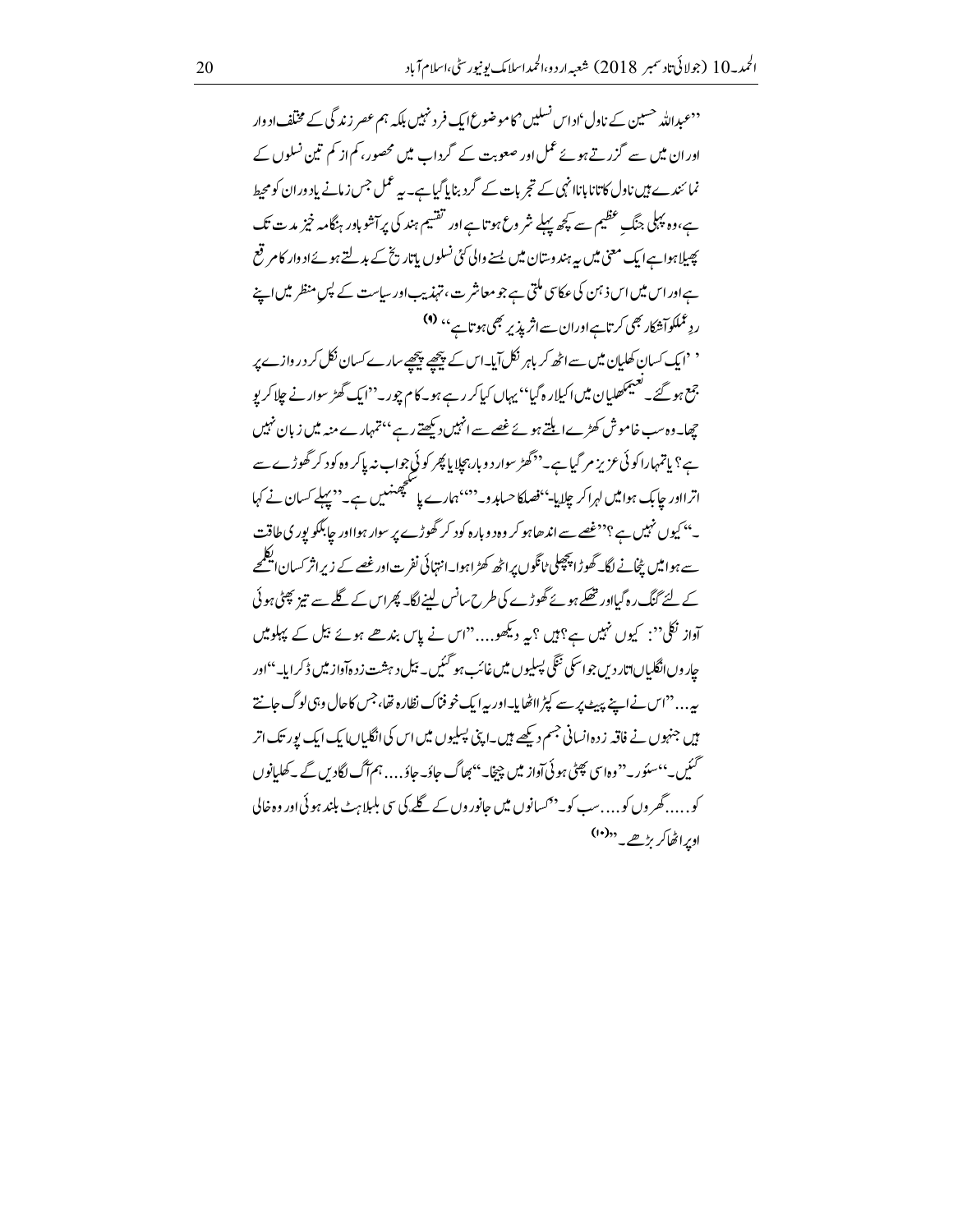۔<br>کیو نکہ اس استحصالی نظام نے انہیں پسماندہ اور معاشی طور پر کمز ور بناد یاتھابھوک کا عفریت انہیں،انکی نسلوں انکے مویشیوں کواپنی لیٹ میں لے رہاتھا یہ نوآباد پاتی ساج پر صغیر کے باشند وں کی زند گی پراس طور پر حاوی رہا کہ آج تک اس ذہنیت اور نظام سے چھٹکار ہ حاصل کر ناان کے بس میں نہیں۔

<sup>د دن</sup>وآباد پاتی ساج ہندوستان کے باشندوں کے لیے *کس قدر سفاک تھ*ااس کیا ایک اور مثال دیکھیے جب رانی کوٹ کے سٹیشن پر دو گورے سار جنٹوں نےآکراسے ہیٹڈل سے علیحدہ کیاتو وہ گندم کی بوری کی طرح زمین پر گرااور مر گیا۔سار جنٹوں نے در وازہ کھٹکھٹایا۔گورے کا چہر کچھڑکی سے باہر آیا۔یولیس والوں کے جواب میں اس نے کچھ کہا جس پر دونوں سار جنٹوں نے مستعد یسے فوجی سلام کیااور بولے: ''لیکن آپ زیرِ حراست ہیں '''' باہ ...... ''گورے نے گال پھلا کر کہااور کھڑ کی گراد ک۔ سارجنٹ دونوں ہینڈل پکڑ کر پائیدان پر کھڑے ہوگئے ۔''وہ گرفتار کر لیا گیا ہے ۔پر بوڑھا مر گیا۔''محمجھے میں سے کسی نے بات کی۔''توکیاہوا؟''سنہر کی چشمے اور بڑے سے ماتھے والے ایک آد می نے کہا۔''وہ عدالت میں تو پیش ہو گا۔''<sup>ون</sup>تیم نے خفک<sub>ی سے</sub> کہا۔''ضر ور ہو گا۔ضر ور ہو گا۔''وہی آد می بولا۔'' یہ لو گبڑے قانون دان ہوتے ہیں ۔لیکن جیوری میں کون ہوگا…. تمہاری کوئی چچا جیوری میں ہے؟"وہ جانے کے لئے مڑا' پھر پاپے کر نعیم کے پاسآ کھڑاہوا۔" پیرسوُر ' میں تمہیں بتاتا ہوں برخور دار <sup>7</sup>اج ہی رات کواپنی بیو پی کے ساتھ جاکر سونے گا۔ میں نے اپنی عمر میں ایسے پچاس سے اوپر واقعات دیکھے ہیں۔ایسے مقد موں کے لئے سفید جیوری ہوتی ہے۔ ہالکل سفید۔''فیم اس کے کہجے کی تیز ک سے گھبر اگیا۔جب وہ پلٹ کر فارم کے باہر جار ہاتھاتواس نے مڑ کر دیکھاایک بھدلیں بوڑھی عورت لاش کے ساتھ لیٹ کرر ور ہی تھی۔ <sup>د</sup><sup>(11)</sup>

ان کا نادل'' پاگھ'' ایک ایسے نوجوان کا قصہ ہے جو بیٹھے بٹھائے ریاست کے شَکْنِح میں پوں پھِنس جاتا کہ خوف، جبر اور گمشد گی اس کا مقدر بن جاتی ہے باگھ علامت ہے ساج اور معاشر ے میں ایسے نادیدہ خوف کی جس نے افراد معاشر ہ کوا پنی حکِر میں یوں لے رکھاہے کہ مزاحمت سے زیادہاس کی موجود گیااور غیر موجود گی کااحساس انہیں مضطرب کیے دے رہا ہے ایسا نادیدہ خوف جو ریاستی جبر کی علامت ہے۔ جہاں وجود کی سطح پر انسان خوف ، بے بسی ،د ہشت اند حیرے اور مایوسی کی کیفیات کا شکار ہو جاتا ہے جہاں اس کی آزاد کی سلب کر لی گئی ہے عبداللہ حسین کے ناول'' پا گھ'' اور '' نادارلوگ'' ریاستی جر اور ساسی ہتھنڈوں کی استحصال پر مبنی ایک ایسی دستاویز ہیں جس کے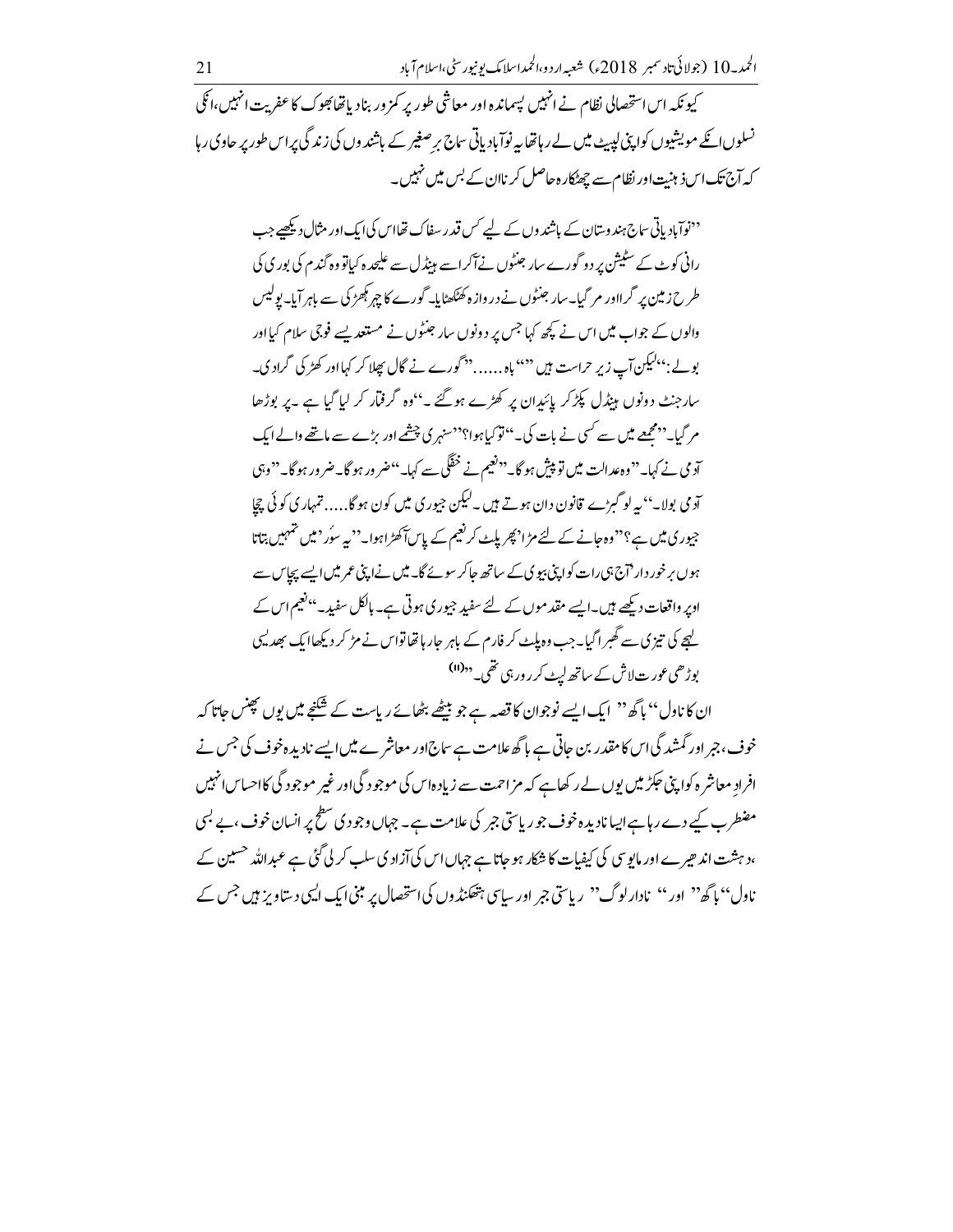حوالے سے خود عبداللہ حسین کو بھی مزاحمت کاسامناکر ناپڑا۔ڈاکٹر مجاہد مر زانے عبداللہ حسین کو بجاطور پر ریاستی جر كانوجه خواں كہاہے :

"ریاست بنیادی طور پر جبر کاآلہ ہے ۔ریاست کے جبر میں کمی تبھی ہوتی ہے جب لوگ نہ صرف ۔<br>ساسی طور پرانتہائی باشعور ہو جائیں بلکہ منظم بھی تاکہ ریاست کوائکی طاقت کااحساس ہو جائے۔جمر وہ تب بھی کرتی ہے مگر بہت مختاط ہو کریہ ریاست اور جمر کا تعلق دیکھنے کے لیے آیکو بغداد کے زندان ایو غریب اور گوانتاناموے کے قید خانے کو سامنے رکھنا ہو گا کہ وہ ہی ریاست جواپنی سر زمین پر اپنے لوگوں کے شعور اور نظم کے ڈر سے جبر کو محد ود کرنے پر مجبور ہوتی ہے وہ د وسر کی سر زمینوں پر جبر و تشدد کے کون کون سے اندازا پناتی۔عبداللہ <sup>حسی</sup>ین ان پہلے چنداد پیوں میں سے تھے جنہوں نے ار د و ادے پڑھنے والوں کو ریاست کی بربریت،ریاست کی مستور قہاریت اور ریاست کے مذموم ہتھکنڈ واکے بارے میں آگاہ ہی نہیں بلکہ ان سے بچنے اور ان کے کلاف صف آراہونے کا در س بھی دیا  $(1)$   $(4)$ 

ناول میں عبداللہ سسین نے سشمیر کی جد وجہد آزاد کی اور ۲۵ کی جنگ بارے حکومتی مئوقف سے انحراف آزادی کو باہم متصادم د کھا باہے۔ فرد اور معاشرے کے تال میل پر بھی روشنی ڈالی ہے۔نئے معاشرے کے اندر تضادات کو بھی پیش کیاہے۔ جنگ زدہ معاشر ے کے اندر افراد کس طور پر تہذیبی ،روا تی اخلاقیات سے عار کی ہو کر بقائے لیے جد وجہد کرتے ہیں۔ قومی بیانیہ کیو نکر زندگی کے تلخ حقائق سے متصادم ہو تاہے۔ نظریاتی ریاستیں ، حکومتی مشینر ی *کس طر*ح واقعیت میں افراد یا قوم کے ساتھ سلوک رکھتی ہے اس سب کا مئوثر بیان اس ناول میں موجودے۔ ہاگھ کے موضوع کے حوالے سے عبداللہ حسین کہتے ہیں :

<sup>دد</sup>اس میں تین جار موضوعات ہیں جو ساتھ ساتھ چلتے ہیں اس میں ایک موضوع انصاف کا ہے، معاشر ٹی انصاف بلکہ اسمیں ایک جملہ ہے جہاں ایک آد می جیل میں ہے اور غالباً سی آئی ڈی کاایک آد می اس کو قائل کرنے کے لیےاس کے پاس حاتاہےاور کہتاہےا گرتم ایسے کر وتو ہم تہہیں چھوڑ دیں گے ۔وہہر طرح سے اسے قائل کرنے کی کوشش کرتاہے لیکن وہآد می نہیں،انتا پھر اسےآخر میں خیال آتا ہے کہ اس طر ف سےآؤشاید بہ حربہ کار گرثابت ہواور وہ کہتاہے''اچھابہ بتاؤ کہ تمھاراخدااور رسول ے" بہ آد می( جو جیل میں ہے ) کہتاہے ''اس سے غدااور رسول کا کیا تعلق ہے؟ میں توانصاف مانگما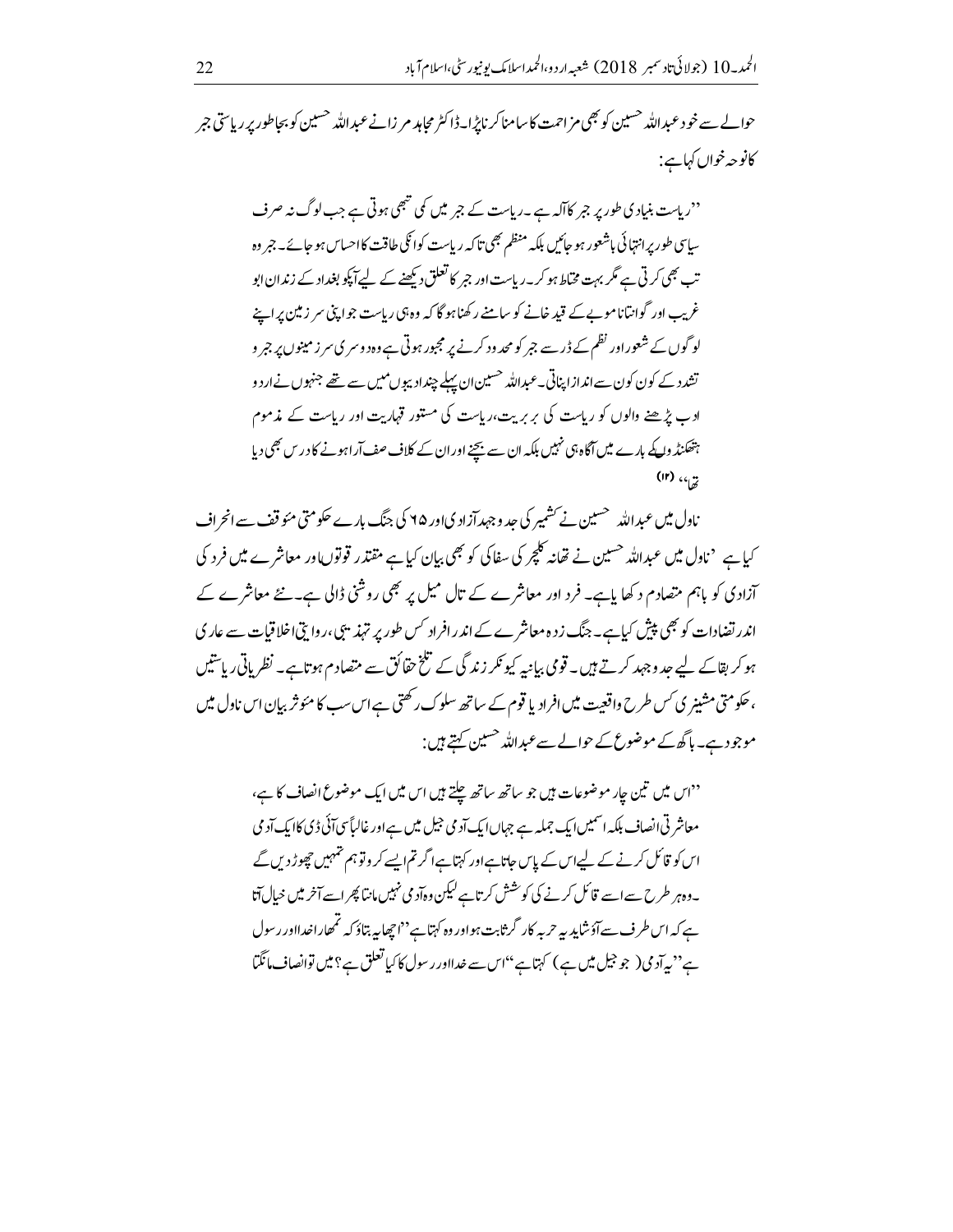ہوں'' پہ ایک بڑالطیف جملہ ہےاوراس میں سارے جھے کی بنیاد ہے کیونکہ ہمیں تو بتایا گیا کہ جو تم پر ظلم کرتے ہیں جمر کرتے ہیں انہیں معاف کردو۔ا گر کچھ کر سکتے ہو توکر دور نہ فیصلحذا پر چھوڑ دووہ اجردے گا،انصاف کرے گا،عدل کرے گاوغیر ہوغیر ہ<sup>،(rr</sup>)

نصاف کا تقاضااس معاشر ے میں کمز ور کاحق نہیں ہے۔ بلکہ معاشر تی، مذہبی یہاں تک کہ قانونی، ہر سطح یر یہ بادر کرایاجاتاہے کہ انصاف ایک ایسام بنگاسودا ہے جہاں صحیح غلط کی بحث میں پڑنے سے بہتر ہے اس کامعاملہ خدایر حچھوڑ دیاجائے انسان تن بہ تقدیر رہے۔' ہاگھ''ریاست کے اندر فرد کی اس بے <sup>بہ</sup>ی کا *کین*ہ دار ہے جب فر داپنے عمل میں آزاد نہیں۔بلکہ وہ مقتدر قوتوں کے سامنے بے بس بھی ہے جبر کا شکار بھی ہے اور انصاف وآزاد کی جیسے بنیاد کی حقوق سے محرومی کا بھی شکار ہے۔''پہلی باراسد کواس بات کااحساس کاہوا کہ وہ ہمیشہ ہمیشہ سے وہ حالات کی پلغار کے آگے اِد حر سے اُد حر لا مد د بھاگنار ہاہے، کہ اپنے ارادے سے اپنے عمد سے اس نے آج تک کو ئی قدم نہیں اُٹھایا۔حالات کے اس دھارے کو روپنے کی ،اسکارخ موڑنے کی سعی نہیں کی کہ جس وقت ، جس طور اور جس طرف بھی اسکی زندگی کے حالات نے رخ کیاہےاس نےاسی رخ پہ اپنامنہ موڑ لیاہےاور بےاختیار و جنبش اسی طرف کو چل دیاہے اس نے زند گی سے اسد نے سوچا کبھی مہلت حاصل نہیں کی ،ہمیشہ وصول کی ہے۔ایک سے دوسر ی،دوسر ی۔ تیسر ی،مہلت،مہلت،مہلت، مہلت۔اس نے محسوس کیا کہ عمر بھر سےاس کے دل کے اوپر بے عملی کے اس بار کامینار جینا جاتارہاہے۔'' (۱۴)

مستنصر کانادلخس وخاشاک زمانے ۱۹۲۹ءسے ۲۰۰۱ءکے عرصہ پر محیط ہے۔ بالخصوص پاکستان کے قیام کے بعد مابعد نوآباد پاتی چیلنجز جن میں مادیت پر ستی، کرپشن ، فوجیآمریت ،سیاسی عد م|ستخکام اور شخصی|نداز حکمرانی، غریبوں کااستحصال اور غریب اور امیر کے در میان بڑھتی ہو ئی خلیجی اور لمحہ یہ لمحہ بدلتی ہو ئی د نیا، تاریخ اور تاریخی قوتوں کی تعبیر نو ،اور حدید دیناسے جنم لیتے کثیر الثقافیٰ کلچر کی ناگز پریت جیسے موضوعات کو پیش کرنے والوں کی صف میں تارڑ سب سے پیش پیش ہیں۔ سامراجی نظام کے خاتمے کے بعد پہلے د واور پھر تین مملکتوں کاوجود میں آنا تاریخ کاایک بڑاواقعہ تو ہے لیکن پاکستان کی حد تک پیراس طرح سے شاندار تجربہ ثابت نہ ہوسکا کہ اس دیس کے پاسپوں کو بدیسیوں کے جانے بعد جن کے اندر انگی اپنی ذات اور نظام کے لیے موجود اصول پسند ی کا براہ راست نہ سہی کیکن فائد ہ یہاں کے باشندوں کو ہور ہاتھاخواہآٹے میں نمک کے پراپر ہی سہی۔آزاد پی کے بعد جود لیپی نظام آبااس میں آمریت،جاگیر داری نظام،مفاد پرستانہ اقدامات کاایک ایباسلسلہ چل نکلاجس نے معاشر ے کے اندر ٹھٹن کو جنم دیا۔مستنصر کاتاریخی ومذہبی شعوراسے باور کراتا ہے کہ ریاستیں نہ توفر دواحد سے چل سکتی ہیںاور نہ ہی کسی عقیدے ما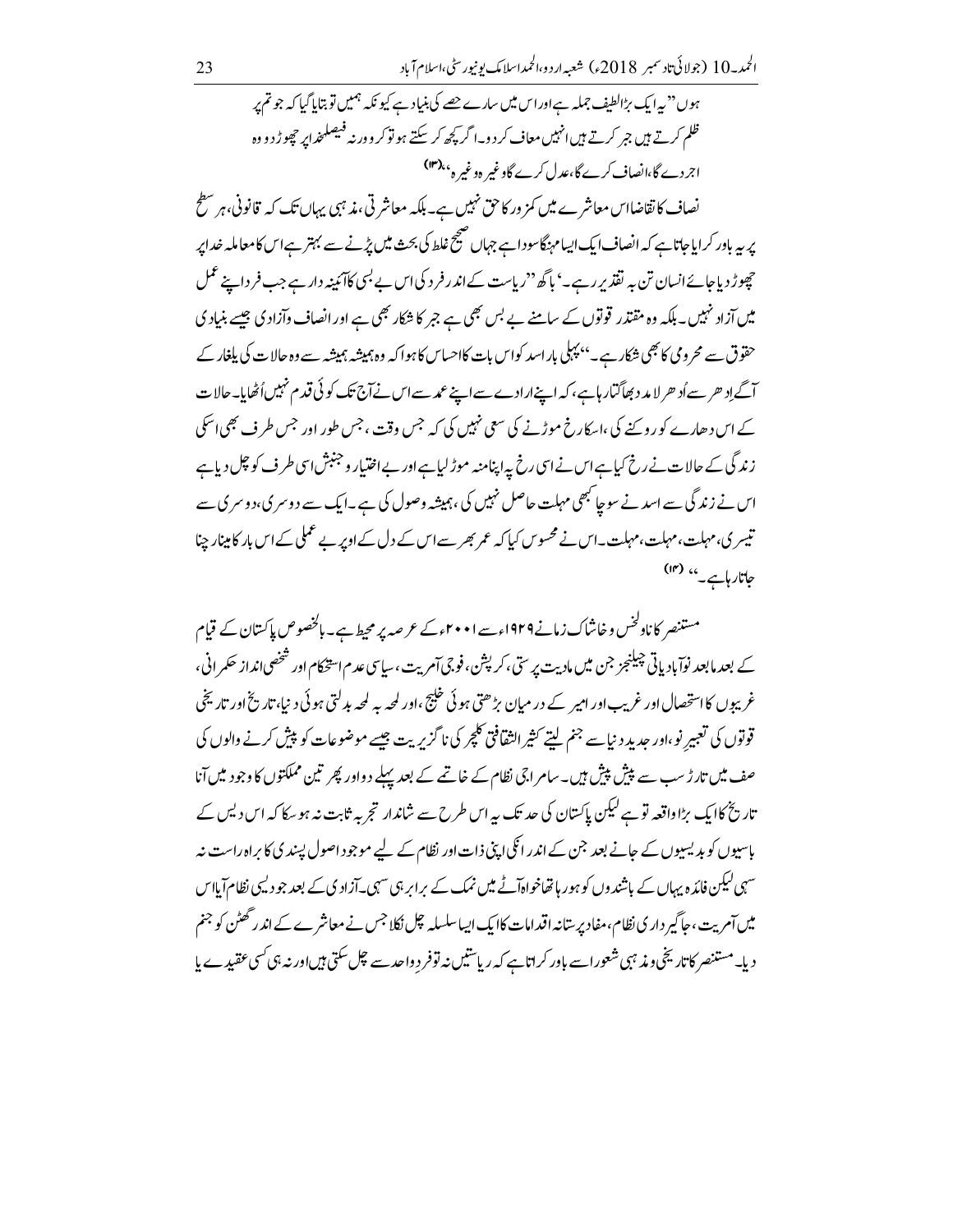نظریے کی مدد سے۔ایک خالص مذہبی ریاست ساسات کے سائنسی اصولوں کے بغیر نہیں جلائی حاسکتی۔کیونکہ ہر نظر باتی ریاست کہیں نہ کہیں ایک غیر لچکدارروپے کو جنم دیتی ہے۔

'' چاہتاہوں پر ایسانہیں چاہتا جیساوجود میں آنے کو ہے۔ یہم انگریزاور ہند و کی غلامی سے نکل کرایک بڑی غلامی میں چلے جائیں گے۔۔۔ ہمارے پیچھے تھو تھنیوں سے حجعاگ نکالتے، غرآتے ہماری ینڈلیوں کا ہی نہیں ہمارے بدنوں کا ماس بھی نوچ ڈالنے والے کتے وہیں رہیں گے۔۔۔ایک الگ مکلحاصل کر نابرکار ہے جب تک کہ تم پہلے اُن تمام باولے کتّوں سے نحات نہیں حاصل کرلو۔۔۔اُن سپ کو کَجااِ کھلا کراُنہیں ہلاک نہ کر دو۔۔اوراُن کے ساتھ اُس مذہبی تعصّب کو د فن نہ کر دوجو ہالاَ خر حہیں پتھر کے زمانے میں لے جائے گا۔ <sup>د</sup>د(۱۵)

''ہمارے آ<sup>س</sup> پاس جتنے بھی گلی <sub>ک</sub>ُو ہے اور محلے ہیں وہاں بے گھر ہو جانے کے خوف کا اضطراب راج کر رہا ہے ۔۔۔ کسی کو بھی نہ اپنے آپ پر اور نہ ہی تار پخاور زمانے پر کچھ اختیار رہا ہے۔۔۔'' میں اپنے آپ کو ہلاک کر دیناجا ہتا ہوں۔۔۔ پر میر انشانہ اچھانہیں۔۔۔ میں اپنے زمانے اور تاریخ کو مار ڈالنا جاہتا ہوں۔۔۔ میں اُن کی بے <sup>لب</sup>ی اور خوف سے ہمدر دی رکھتا ہوں جو ہمارے کو ٹھے پر جلتی آگ کواپنے لیے ایک چپا تصور کرتے ہوئے گولی جلا دیتے تھے۔۔اب دفع بھی ہو۔۔۔تفری ناٹ تفری کواپنے کندھے سے لگائےاُس کی نالی ہندواور سکھ محلوں پر مر کوز کے وہ اپنے نشانے کانغین نہ کر پار ہاتھا کہ وہ آد می توایک نابینا تھا۔۔۔اُسکے اندرایک انسان تو کیاایک مکوڑے کو ہلاک کر دینے کی بھی خواہش نہ تھی۔۔۔اُس نے آج تک کسی سانپ کو بھی گزندینہ پہنچائی تھی۔۔۔۔اُسےاسصور ت حال میں د حکیل دیاگیاتھا۔۔۔ مجبور کردیاگیاتھا۔۔۔ وہاس جنّاعی پاگل بن میں شامل نہیں ہو ناچاہتا تھا۔۔اپنے آپ کوالگ رکھنے کا خواہشند تھااور پھر بھی اُس کے ہاتھ میں ایک پُرانی تھر پی ناٹے تھر پی کی بند وق آگئی تھی۔۔۔ہر انسان کے پیداہوتے ہی عقیدے کاایک طوق اُس کے گلے میں ڈال دیاجاتا ہےاور وہ عمر بھر اُس طوق میں حکِثرار ہتاہےاور اُس پر فخر کرتاہےاور سمجتاہے کہ وہ توسچائی کی راہ پر ہے آزاد ہے جب کہ دوسرے حجھوٹ کے طوق میں حکڑے ہوئے ہیں۔۔۔۔امیر بخش نے توبہ طوق اُس لمحے اُتار پھینکا تھاجب خوشی محمد تھانپدار کے کتّوں نے اُس کی پنڈلی میں اپنے دانت گاڑ دیئے تھے۔۔پراُس کے مقابل وہ لوگ تھے جواس طوق کو دل و حان سے ۴ ن کھتر تھے۔ <sup>((۱۶)</sup>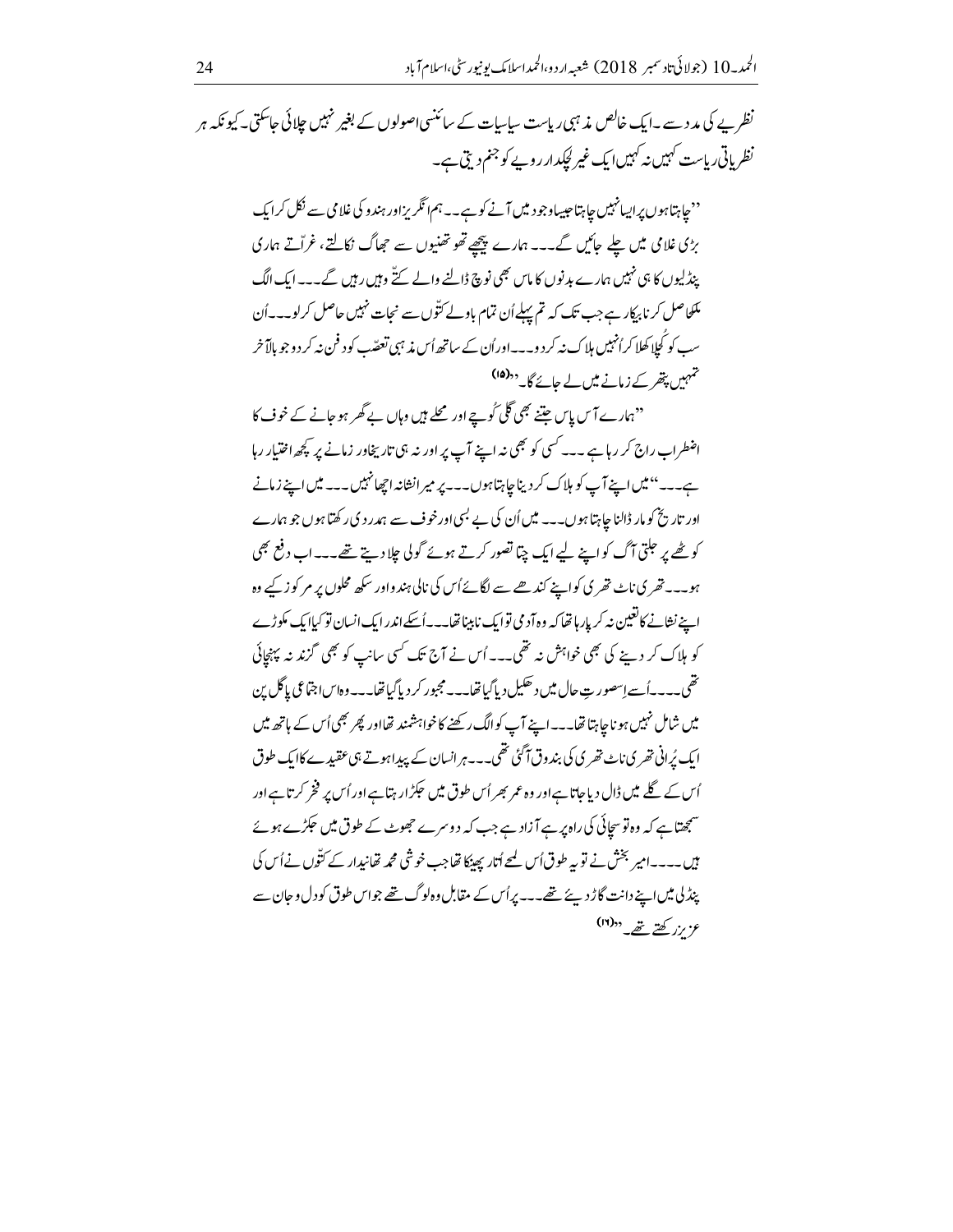"اُس روزانجن ماسٹر ایاز صادق بھٹی تھا۔۔۔ ہے تو وہ عیسائی پر اُس کی راجیوتی آئکھ نہیں حاتی،دوسرے عیسائیوں کو حقارت کی نظر سے دیکھتاانمبیں ہلڈ کی پُوڑے کہہ کر ُکارتاہے۔'' <sup>(۱۷)</sup> <sup>د د</sup>وه ملک جو صرف مذیب کی بنیاد پراستوار ہوتے ہیں۔۔۔تادیر ثقافت اور زبان کی بلغار کوسہہ نہیں سکتے۔۔ی<sup>ہ من</sup>تشر ہو جاتے ہیں''(خس و خاشاک زمانے،) مستنصر کے یہاں سایپ شخصیات کے خاکوں کی پیکشش میں عینیت پر مبنی کا تصورات کی پیشکش نہیں ملتی۔اس کیاشتر اکی فلسفہ کمٹمنٹ اورایک زمانے میں بھٹو سے وابسؓگی کے باوجود وہ نظرانداز .<br>نہیں کر پاتا کہ خود بھٹو بھی اختیارات کے استعال میں شخصی آمریت کا شکار رہا۔دوسر ی جانب جز ل ضاکے دور کی پایسیز خاص کر بھٹو کی پھانسی اور مذ ہی حوالے سے انتہا پیندانہ پایسیز اور افغان ر وس جنگ مین امریکیوں کے آلہ کار کے طور پر استعال ہونے ،اور مدرسوں میں مجاہدین اور اسلام کے سیہ سالاروں کی تربیت ، ناپختہ اذہان کی وہ کھیپ جو سوویت رویں کے بعدآج خود اس ملک کی جڑوں کو کھوکھلا کر رہی ہیں اس سب کے نتیجہ میں ملک میں پیداہونے والی شدت اورانتہا پسند ی نے اس قوم کو جس راستے کامسافر بنادیاہے وہاں تباہی اور بریادی کی ایک تاریخ ہی رقم ہوسکتی تھی تھی جو کہ ہو کرر ہی۔مستنصر کی نظرآم پت کے ظاہر کی پر دے کے اندر تضادات کا کھوج بھی لگاتی ہے اور بہت چھوٹی سی جزئیات اسے آمریت کے کھو کھلے پن کی حجلک د کھلا نیکو کافی ثابت ہو سکتی ہیں اپنے اس ناول میں غالبا کھیتوں برں ملسر اتے سانیوں کی فصل اور محمہ جہان کے کنویں سے نکلنے والے بونے انہی عناصر کی علامتیں ہوسکتی ہیں جنہوں نے بالآخراس ملک پر راج کر ناتھا۔ جہاںآزاد یااظہار مفقود تھا۔اس کی جھلکیاںاس ناول میں دیکھیے : "نہزاروں بےانت بے حساب سانپ زمین سے پُھوٹتے مست ہوتے بُھومتے تھے۔۔ایک عام

فصل میں اتنے بُوٹے نہیں اُگتے جتنے سانپ وہاں اُگے ہوئےلہراتے تھے <sup>((۱۸)</sup>

"چوہدری ہم نے کہیں دفع دور نہیں ہونا۔ ہم راج کرنے کے لیے آئے ہیں۔"اُن میں وہ بونا جو بہت ہی بونا تھا، بولا '' جب تاریخ کٹ بھٹ جائے گی، جغرا فیے اد ھڑ جائیں گے تب۔۔۔ غلق خدا نہیں ہم۔۔۔ ہم بونے راج کریں گے۔۔۔بونے بکواس نہیں کرتے بخت جہان۔۔۔ ہم وزیر کبیر اور باد شاہ ہوں گے۔۔۔ جر نیل کر نیل ہوں گے۔۔۔ جنت کے شیدائی حُوروں کے تمنائی ہوں گے۔۔ایک مملکت خداداد میں خلق کو عقیدے کی کند چھری سے ہولے ہولے ذبح کریں گے۔۔ ہم محمہ جہان کے کنویں میں سے بونہی نکل کر نہیں آ گئے۔۔ وہ دن آر ہے ہیں جب ہم راج کریں گے۔۔۔ گورا ببیڈ بجاکر چلا جائے گااور ہم راج سنگھاس پر براجمان ہو جائیں گے۔۔۔۔ پیتہ ہے کب؟''(اا)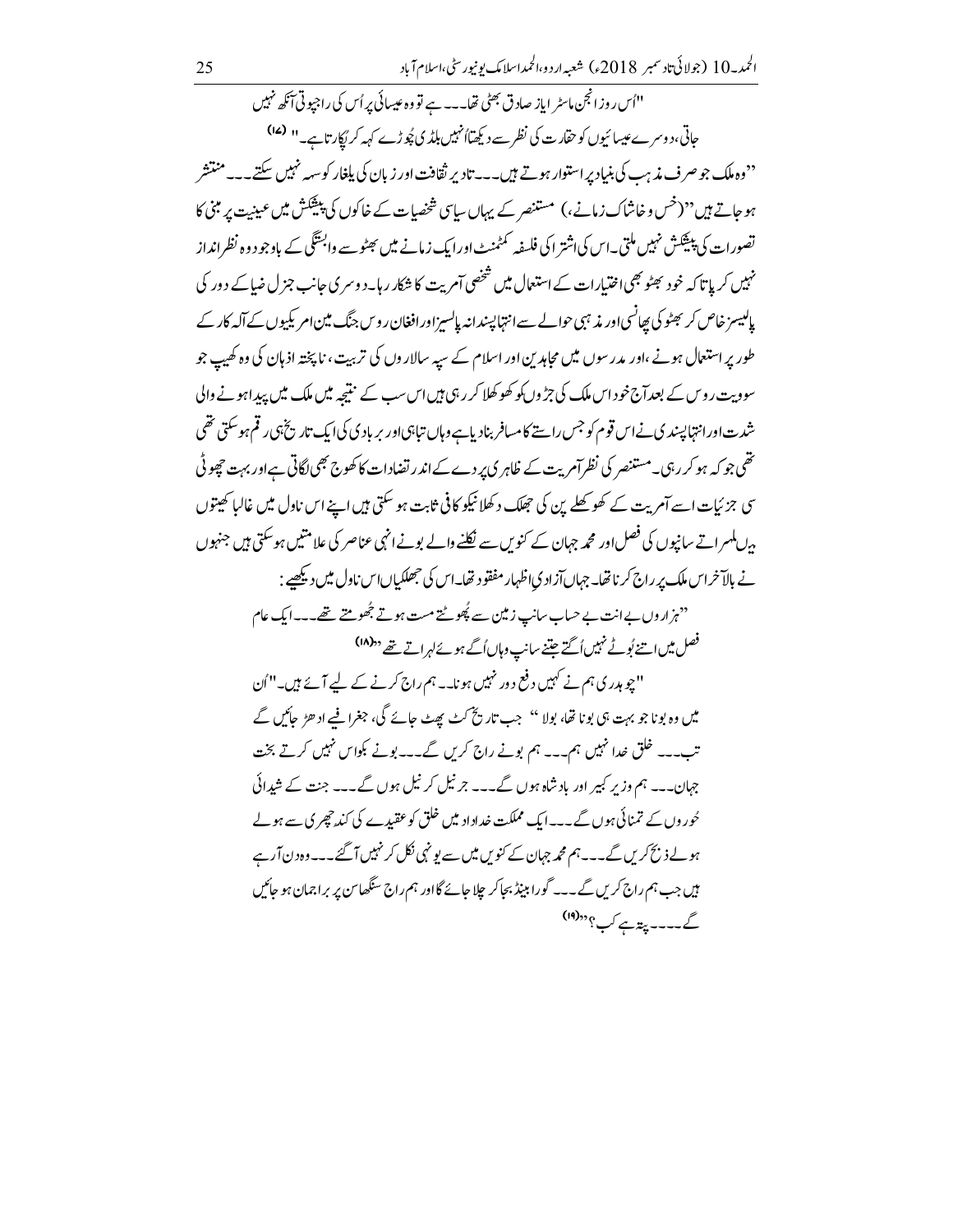یہ محامد بن تھے جنہوں نے اس کی اپنٹ سے اپنٹ بحاد کی۔۔۔ ہر گھر کی د ولت ہی کو نہیں عزت کو بھی لوٹا۔۔۔ میں ۔<br>تہہیں کیا بتائوں کہ ہزاروں لڑ کیاں حاملہ ہو گئیں اوراُن کے پیٹ میں جو بیچے تھے وہاُن متنثر ع محاہدین کے تھے جونہ صرف اُن کے ہم نسل تھے بلکہ ہم عقیدہ تھے۔'' <sup>(۴۰</sup>)

حسن منظر کا تہذیبی وتاریخی شعور سندھ کی دیہی فضامیں زمیندار،ہاری ظالم اور مظلوم،غالب اور مغلوب کے رشتے کی تفہیم کرتاد کھائی دیتاہےا یک طرف اس فضامیں طبقاتی تفسیم اور تفاوت ہے کہ زمیندار وں اور رئیسوں کے شوق،شغل انکے گھر وں کی اندر ونی فضاایک طبقاتی سطح ہے کیونکہ تقسیم کے بعد بھی سندھ کے زر گی ڈھانچہ میں کوئی تبدیلی سہ ب آئی تو دوسری طرف خط غربت سے نیچے زندگی گزارنے والے ہاریوں کا مظلوم طبقہ ہے چو نکہ ان کے پاس نہ حق ملکیت ہےاور نہ پیپ بھر کھانے کولہذااپنے حالات سے لا تعلقی، قناعت، سستی وکا ہلیااور بے حسی سے زندگی گزارے چلے جارہے ہیں اس گاؤں میں کوئی بھی فرد پالخصوص نچلے طبقہ کا کوئی بھی فرد کسی بھی طرح کے انقلاب اور رومان انگیز کی سے محروم ہے ۔اس کمی کاازالہ مصنف کے نزد یک اسی اعلیٰ طبقہ میں سے ہی ایک فرد 'احمد بخش' کے کر دار کی تشکیل کی صورت میں ہوتا ہے جواس ساج کی کجیوں اور کمز وریوں کو اپنے ساجی، تہذیبی اور تاریخی شعور کی بصیرت کے ساتھ محسوس کرتاہے۔جواپنے یہاں کی فرسود گی کے ساتھ امریکہ جیسے مادی ترقی کی دوڑ میں فنروں تر ملک میں زند گی گزار نے کا تجربہ رکھتاہے وہاں کے معاشرے میں انسانی اقدار ،اور بشریاتی سطح پر وبلیوز کی بالا دستی کامشاہدہ کار بھی ہے اور کمز وریوں کا شاہد بھی،ساتھ ہی ساتھ اس کااجتماعی شعوراسے جذباتی ایڈ ونچر کی بجائےا کیسیوس صدی کے فرد کے طرزِاحساس کے عین مطابق فرد کے مسائل،امن کے بقاءکے ایسے راستوں کی نشاند ہی بھی کرتاہے۔ کہ جہاں یہ باشعور فر داپنے' پہاں' کیا ہم اقدار کے باوجو در ومانوی جوتھم اُٹھانے کا قائل نہیں ہے۔نہ ہی ساج سد ھار سیوک کے روپ میں خود کو ڈھالنے کی کوشش کرتاہے۔

اس مر داساس ساج میں مر د کی خوشنود کی کے حصول سے بڑھکراور کوئی بھی فر ئضہ اہم نہیں ہے۔اپنامقام بنانے اور اس مقام کو بر قار رکھنے کے لیے ہر سطح تکجانااس کے دین و مذہب کا حصہ ہے۔ یہاں سے ہی اس ساج میں جاگیر دار کی نظام کے استحصال اور سفاکیت کا در کھلیاہے کہ جس نے اپنے ہی گھر میں بے حیائی، جنسی ،گھٹن اور خود غرضی کوفروغ دیاہے۔ایک طرف مریم ہے جو صغیر سی میں بھی اپنے مقدرات اور حیثیت کاادراک رکھتی ہے اپنے سے چوگنی عمر کے مر د کے جنسی استحصال، مریضانہ،خواہش پر ستی کی جھینٹ چڑھ جاتی ہے بغیر کسی احتجاج پامزاحمت کے جذبہ کے ،دوسر کی طرف جاگیرادارنہ ذہناور مخصوص مذہبی تعبیرات نے عورت کی غیر فعالیت اور ایک مائینڈ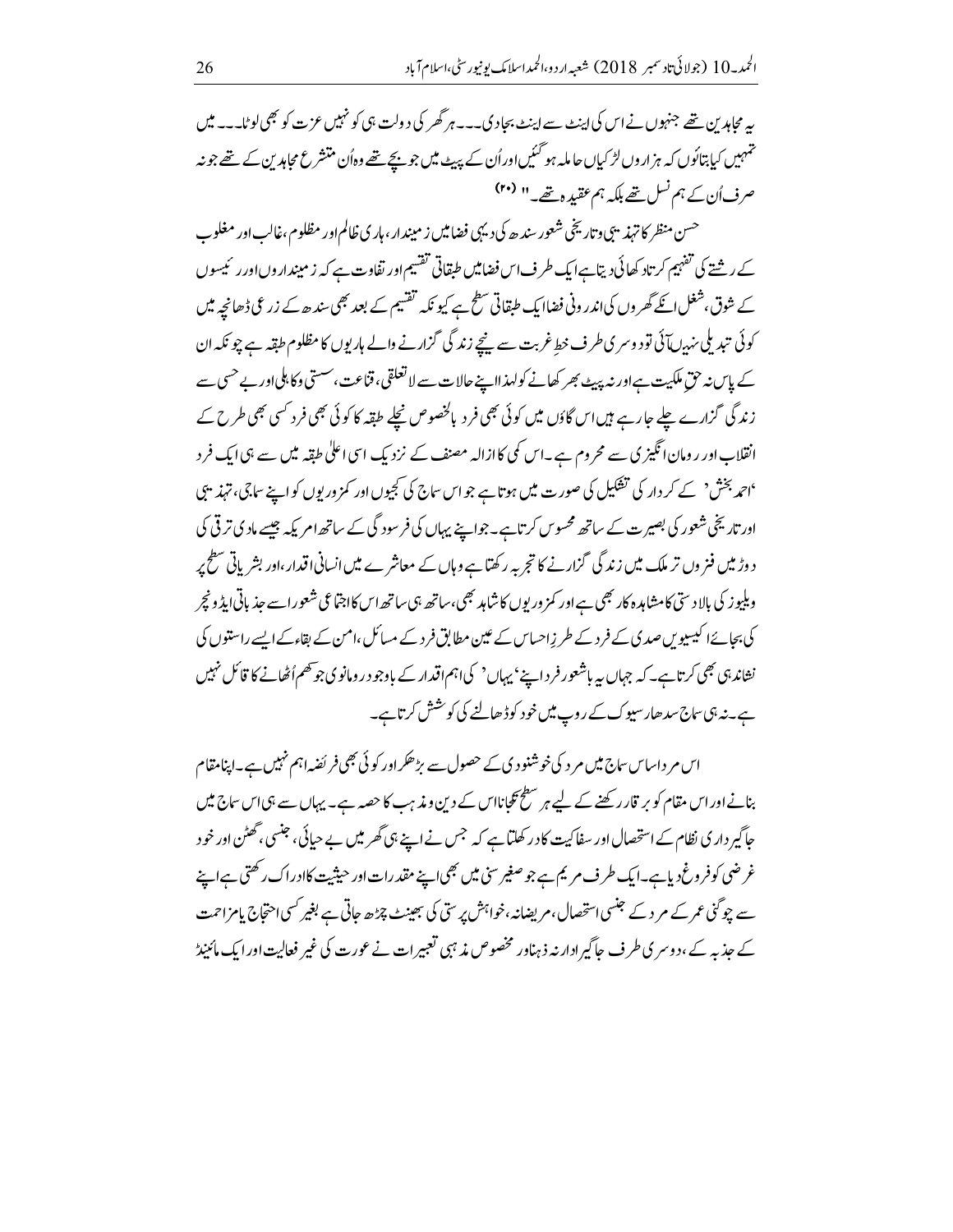۔<br>سیٹ فرورغ میں جواہم کر دار کیا ہے اس نے مریم اور حرمت جیسے کمز ور ذہنوں کو پیدا کیا ہے جن کی زند گیاں مر د کی ۔<br>تسکین ،اور نفسانی خواہشات کی پیمیل سے زیادہ کوئی وقعت نہیں رکھتیں۔چند <sup>ع</sup>لوں کے عوض اپنی زند گی پر اپنااختیار ے بیٹھتی ہیں۔

<sup>د دی</sup> پی که ایک مر د نے اپنی عورت کو بلوایا،وہ اسکو پہنچادی،اور اس نے حق شرع ادا کیا<sup>، ز</sup>ہیں ایک ۔<br>تمسن بچی کو <sup>ہ</sup> حرمت بھنائی ہو ئی اُٹھ کر مریم کے پاس گئی۔اس کے دوپنے کوالٹااور اس کے ایک تھٹی نارنجی جتنے سینے کواپنے ایک ہاتھ کی انگلیوں اور انگو یتھے کے در میان دیا کر اُٹھاتے ہوئے بولی، بمسن .<br>پچی ہے ؟'مریم پھٹی پھٹی آنکھوں سے اپنی سو کن،ساس، پانائیکا کودیکھ رہی تھی کہ اجانک کیا ہونے لگا۔اس کا جسماس کااپناہے بھی نہیں۔جس کے ساتھ جس کاجو جی جاہے کرے ،،(۲) اس ساجي ڈھانچہ ميں ايسي بچپاں جو سي معذ ور ي کا شکار ہو بيٹھيں ان کي موت اس فضاميں جذبہ اطمينان کا باعث بن جاتی ہے کیونکہ عورت کیااس ساج میں حیثیت بھیڑ <sup>ک</sup>یری سے زیادہ وقعت نہیں رکھتی جو غیر ت کے نام پر بڑیآسانی سے قتل کر دی جاتی ہے اور کاری کا نام اس کی شاخت ایسے بنتا ہے کہ ساج میں روا پتی طور پر د فناتے وقت <u> جھی کسی احترام کی مستحق نہیں سمجھی حاتی۔</u>

''ائکے ہاں کاامام اسکی نمازِ جنازہ پڑھانے کو تیار نہیں ہواتوعورت والے باباکے پاسآکر منتیں کرنے گئے، بتم پڑھاد و' بابانےآخر کو حامی بھر لی اور کہا، 'فتمش کو نہلا کر لانا'۔ان کے حانے کے بعد اس نے مجھ سے کہا'تو پڑھادیجیو' مجھے لگااس کام سے وہ بھی نکچ رہا ہے ،وہ لوگ میت کو عثا کی نماز کے بعد اند حیر ے میں لیکر آئے۔ ''(۲۲)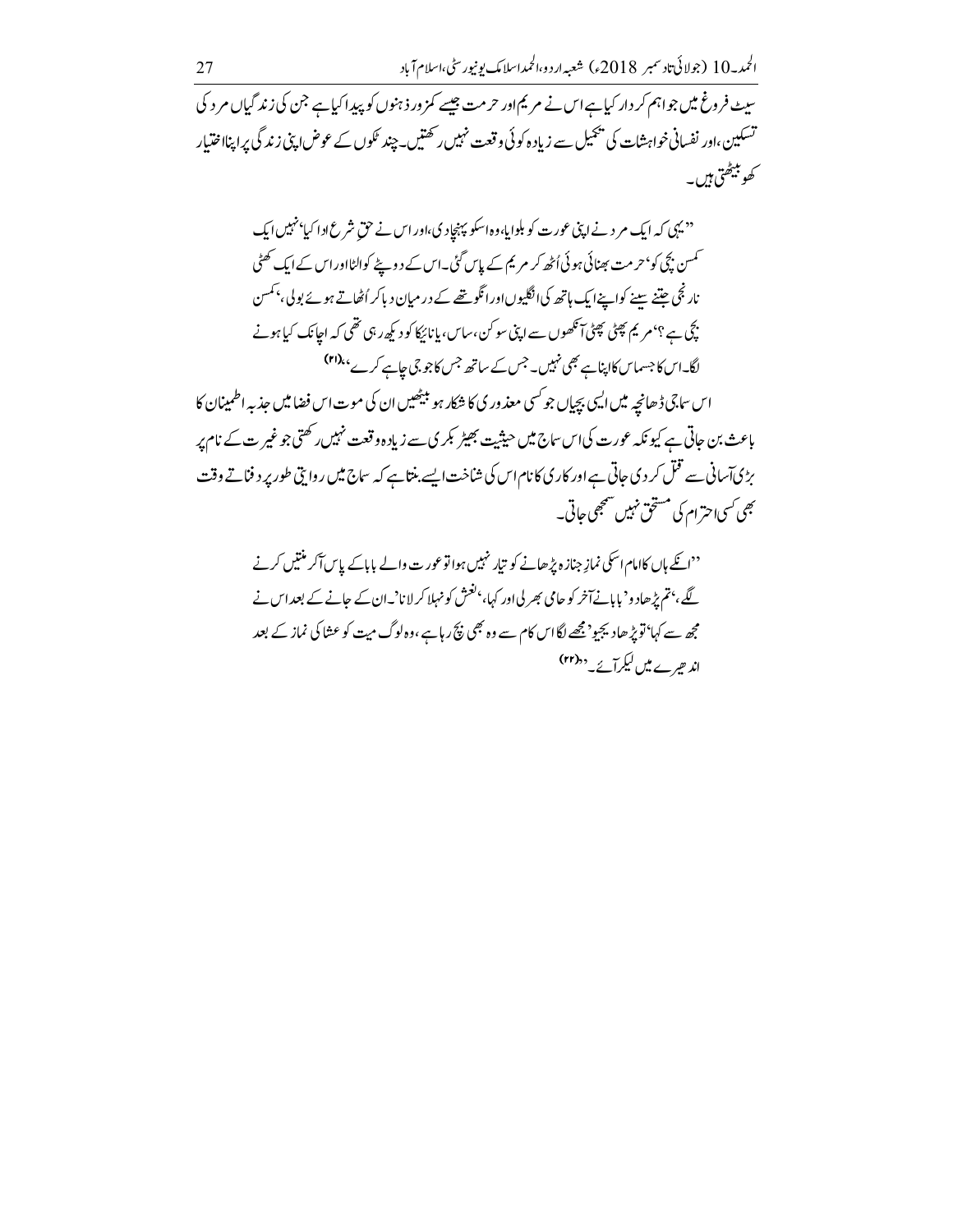## حواشي وحواله حات  $619AY$ لاہور : پاکستان رائیٹر زکوآپریٹوسوسائیٹی، طبع دوم،۱۵۰+موص۱۲۴ (۳) قرةالعین حیدر،آخرشب کے ہمسفر، لاہور: چود حرمی) کیڈی،9۷۹ء،ص۲۰ (۴) شوكت صديقي، افكاروشخصت، م تبه بنار حسين، كراحي: ركباب پيلي كيشنز، ٢٠١٢، ص١٠٦. (۵) \_ شوكت صديقي، حسبانگلوسس، كراچي: ركٽاب پېلې كېشنز جلدد دم، ۲۰۱۳ وع ۲۹ (۲) خالد شہیل و عمر میمن، عبداللہ حسین سے ایک انٹرویو مشمولہ عب اللہ مصلین۔ایک مطسالعب،مرتب سیدعامر سہیل، ملتان: بیکن بکس۲۰۱۲ء،ص۲۱ (۷) عبدالله حسین، اداس نسلیں مشمولہ محب موعب عب اللّٰہ حسین، لاہور: ینگ میل پلی کیشنز،  $\Gamma$ 12/۴۱۶ می په  $\Gamma$ (٨) ايضاً، ص٣٢٠/٣١٩ (۹) \_ اسلوب|حمدانصاری،ار دوکے پیٹ روہ ناول،علی گڑھ: یونیورسل بک ہاؤس،۲۰۰۳ء،۱۹۱ (۱۰) الضاً ۲۳۸/۲۳۷ (۱۱) الضاًص ۴۲/۴۱ صدى، ايضاً، ص٢١ (١٣) فخر زمان ،لندن ميں عبداللہ حسين سے چند باتيں، مشمولہ عب داللہ بہ حسين ،فن و شخصيت، مرتب،محمہ عاصم بٹ، اسلام آباد : اکاد می ادبیات پاکستان،۸۰×۲۰ء،ص۸۳ (١٢) باگھ،محب موعب عب داللہ حسین،لاہور: سنگ میل پہلی کیشنز،۲۰۰۷ء،ص ۱۸۵ (۱۵) تارڑ،مستنصر حسین، خسس و حـــاشاك\_\_\_ زمانے، لاہور : سَگ میل پہلی کیشنز، ۲۰۱۰ء ص نمبر '' **FYA**